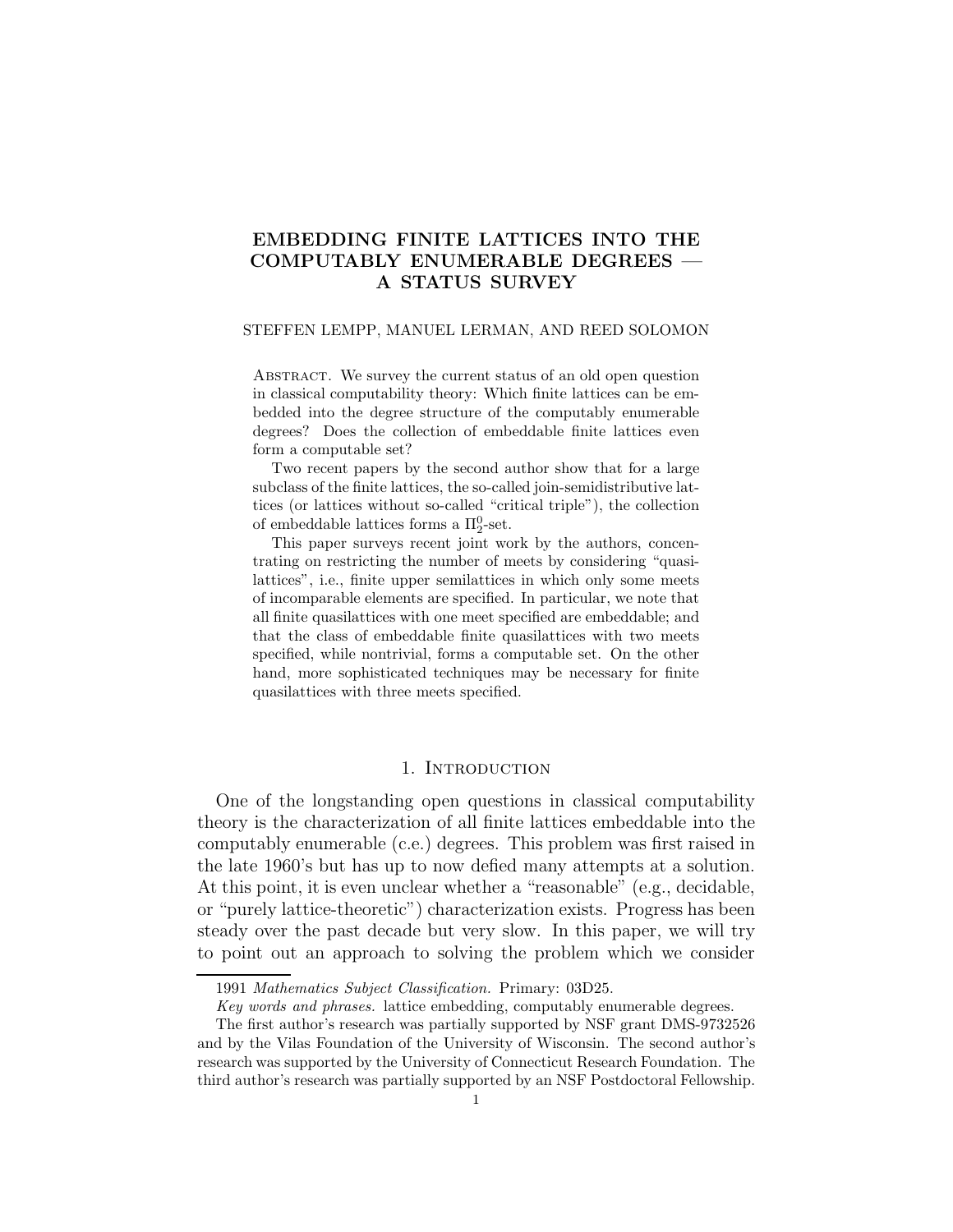hopeful and which has led to some further, yet unpublished, partial results by the authors.

We note here that the lattice embeddings problem is currently the primary remaining obstacle toward showing the decidability of the ∀∃ theory of the c.e. degrees (in the language of partial ordering) as the former obviously forms a subproblem of the latter. If the lattice embeddings problem can be shown to have a decidable (and "reasonable") solution, then one would hope to show the remainder of the ∀∃-theory also to be decidable using the techniques of Slaman and Soare [\[14\]](#page-24-0) in their solution of the extension of embeddings problem (i.e., given two finite partial orders  $\mathcal{P} \subset \mathcal{Q}$ , deciding whether any embedding of  $\mathcal{P}$  into the c.e. degrees can be extended to an embedding of  $\mathcal{Q}$ ) and of Ambos-Spies, Jockusch, Shore, and Soare [\[1\]](#page-24-1) in their work on the promptly simple degrees (i.e., those c.e. degrees not forming half of a minimal pair).

To very briefly recap the history of the lattice embeddings problem up to this point, the first lattice embeddings result is contained in the minimal pair theorem of Lachlan  $[6]$  and Yates  $[17]$ , which implies that the four-element diamond lattice can be embedded into the c.e. degrees. Lerman (unpublished) and Thomason [\[16\]](#page-25-1) extended this by showing that all finite (indeed, all countable) distributive lattices can be so embedded. Lachlan [\[7\]](#page-24-3) found the first two examples of finite embeddable nondistributive lattices, namely the five-element lattices  $M_3$  and  $N_5$ . Lachlan and Soare [\[8\]](#page-24-4), following a suggestion of Lerman, exhibited the first nonembeddable finite lattice,  $S_8$  (see Figure [1\)](#page-1-0). The best possible results obtainable by the techniques of the late 1980's were presented in Ambos-Spies and Lerman [\[2,](#page-24-5) [3\]](#page-24-6), which isolated a Nonembeddability Condition (NEC) and an Embeddability Condition



<span id="page-1-0"></span>FIGURE 1. Lattice  $S_8$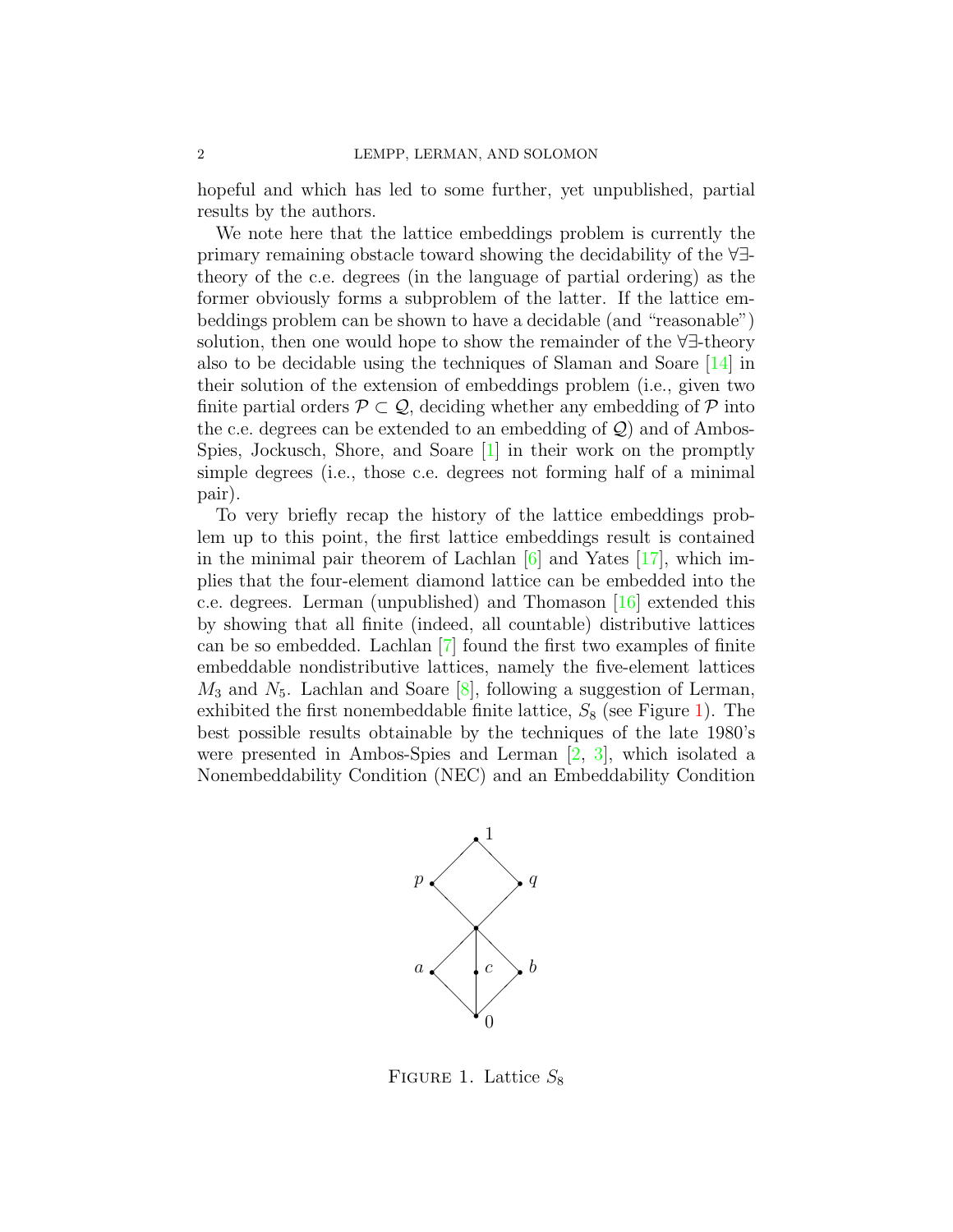(EC), respectively. The latter condition, ensuring embeddability, is very complicated and formulated in terms of trees used to carry out the construction. The former condition, however, ensuring nonembeddability, is a simple lattice-theoretic condition.

To formulate NEC, we introduce the following

**Definition 1.** Let  $\mathcal{L} = \langle L, \leq, \vee, \wedge \rangle$  be a finite lattice.

- (1) Elements  $a, b, c \in L$  form a *critical triple* if they are pairwise incomparable;  $a \lor c = b \lor c$ ; and  $a \land b \leq c$ .
- (2)  $\mathcal{L}$  satisfies the *Nonembeddability Condition (NEC)* if there are a critical triple  $a, b, c \in L$  and two additional incomparable elements  $p, q \in L$  such that

$$
a \le p \land q \le a \lor c \le q. \tag{1}
$$

- (3)  $\mathcal L$  is principally decomposable if for any two elements  $a > b$  in L such that a is minimal over b, the set  $[0, a] - [0, b]$  has a least element (where 0 is the least element of  $\mathcal{L}$ ).
- (4)  $\mathcal L$  is join-semidistributive if for all  $a, b, c \in L$ ,

$$
a \lor c = b \lor c \text{ implies } a \lor c = (a \land b) \lor c. \tag{2}
$$

These notions are closely connected by the following easy

**Lemma 2.** A finite lattice  $\mathcal{L}$  is join-semidistributive iff it is has no critical triple iff it is principally decomposable.

From now on, we will use the term "join-semidistributive" in place of "principally decomposable" since the former is the one used by lattice theorists.

Remark 3. (1) There is a dual, but distinct notion called "meetsemidistributive". Figure [2](#page-3-0) shows a finite lattice which is join-semidistributive but not meet-semidistributive.

(2) Join-semidistributive lattices form in some sense a class of finite lattices complementary to the modular lattices: Any finite joinsemidistributive modular lattice is distributive. For more information on the lattice theory of semidistributive lattices, see Gorbunov [\[5\]](#page-24-7).

The condition NEC thus pointed to the fact that the first step in solving the lattice embeddings problem was to consider the case of finite join-semidistributive lattices. When Downey [\[4\]](#page-24-8) showed that there is an initial segment of c.e. degrees into which no finite non-joinsemidistributive lattice can be embedded, he conjectured that on the other hand, every finite join-semidistributive lattice can be embedded into any nontrivial interval of the c.e. degrees.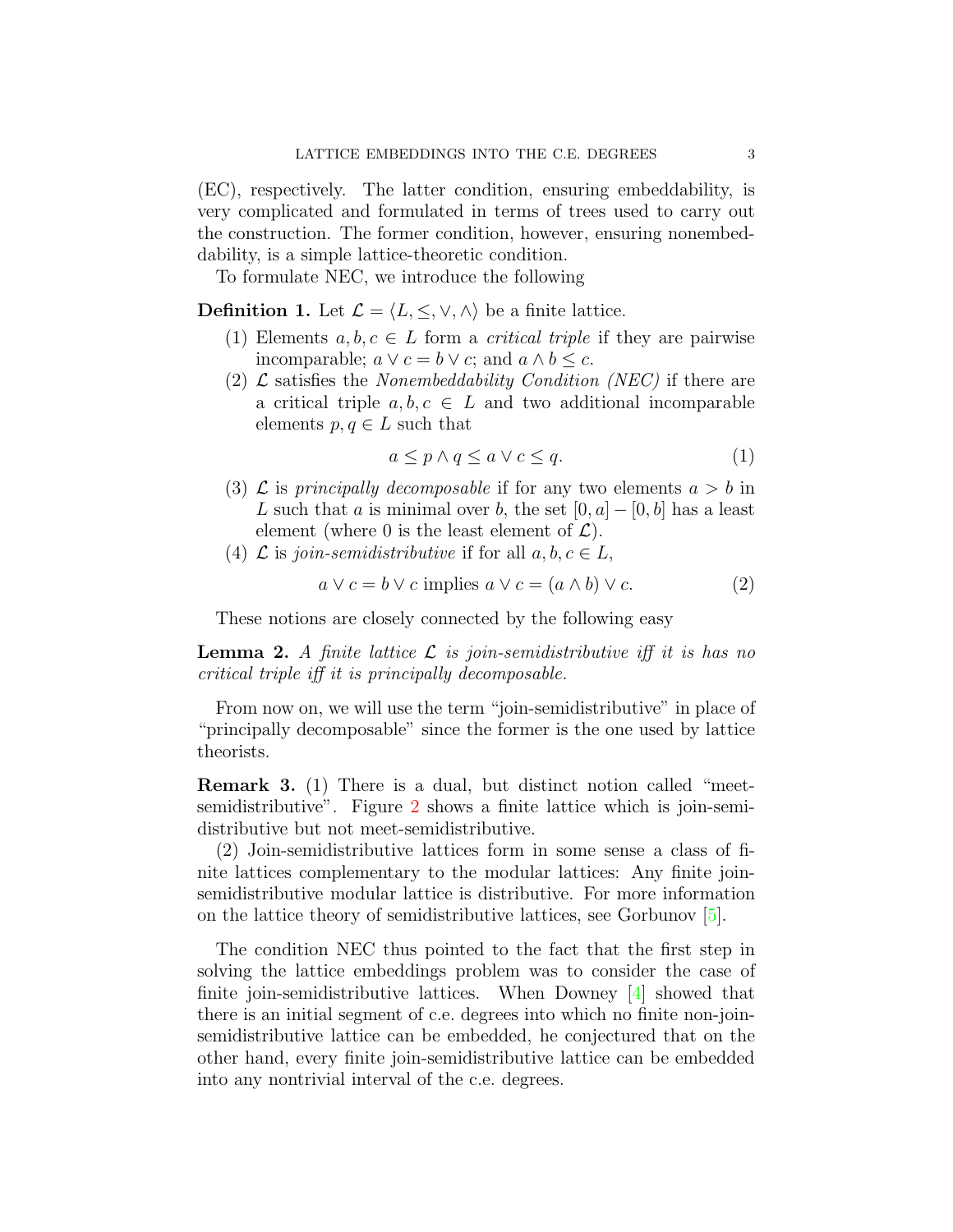

<span id="page-3-0"></span>Figure 2. A join-semidistributive non-meet-semidistributive lattice

This conjecture was refuted by Lempp and Lerman [\[9\]](#page-24-9), who exhibited a finite join-semidistributive lattice,  $L_{20}$  (see Figure [3\)](#page-3-1), which cannot be embedded into the c.e. degrees. Further developing the techniques used for  $L_{20}$ , Lerman [\[11,](#page-24-10) [12\]](#page-24-11) subsequently isolated a necessary and sufficient  $\Pi^0_2$ -criterion for the embeddability of finite join-semidistributive lattices



<span id="page-3-1"></span>FIGURE 3. Lattice  $L_{20}$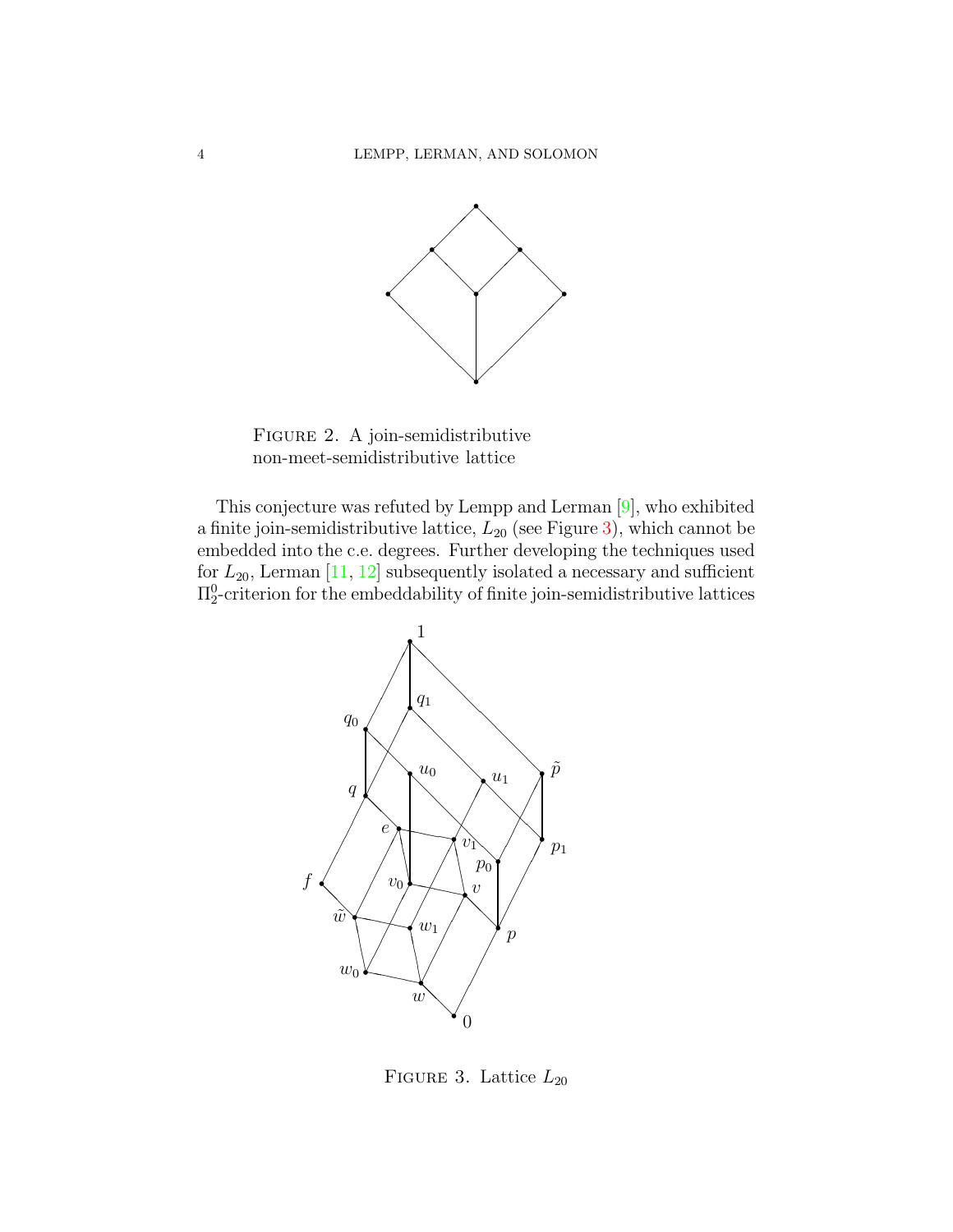into the c.e. degrees. (Lerman  $[11]$  gives the partial result for finite socalled "ranked" lattices, which is then extended in Lerman  $[12]$  to the case of all finite join-semidistributive lattices.)

We defer the precise definition of Lerman's Embeddability Criterion to section [3.5](#page-16-0) since we need to first introduce a number of additional definitions and also provide some intuition explaining the various conditions of Lerman's criterion.

First of all, however, we would like to point out the approach we have taken over the past several years in attacking the lattice embeddings problem. As will become clearer in the intuitive discussion of lattice embedding techniques in the next section, the hardest part is to ensure that meets are preserved under the embedding. It is therefore natural to take an inductive approach towards the lattice embedding problem by restricting the number of meets to be considered, motivating our definition of quasilattices. We first remark that any finite upper semilattice carries a natural lattice structure.

<span id="page-4-0"></span>**Remark 4.** Any finite upper semilattice  $\mathcal{L} = \langle L, \leq, \vee, 0, 1 \rangle$  (with least element 0 and greatest element 1) can be made into a lattice by defining the meet function by

$$
a \wedge b = \bigvee \{c \in L \mid c \le a, b\}.
$$
 (3)

(The existence of 0 in L ensures that the set on the right-hand side above is always nonempty.)

We can now make the following

**Definition 5.** A quasilattice  $\mathcal{L} = \{L, \leq, \vee, \wedge, 0, 1\}$  (with least element 0 and greatest element 1) is an upper semilattice  $\langle L, \leq, \vee \rangle$  together with a partial meet function  $\wedge$  defined on some (but not necessarily all) unordered pairs of incomparable elements of L, where  $a \wedge b$  (if defined) equals the meet defined by Remark [4.](#page-4-0)

Both a finite upper semilattice and a finite lattice are thus examples of quasilattices (where the meet is never or always defined, respectively). However, we will be most interested in examples where the meet is defined for a limited number of unordered pairs of incomparable elements, say,  $n$  many; we will call such a quasilattice a *quasilattice* with *n* meets specified.

We note that Lerman [\[11,](#page-24-10) [12\]](#page-24-11) used closely related structures called pseudolattices. Lerman uses, in place of the partial meet functions,  $(n+1)$ -ary meet relations  $M_n(a_1,\ldots,a_n,b)$ , denoting that  $c \leq a_i$  for all i implies  $c \leq b$ .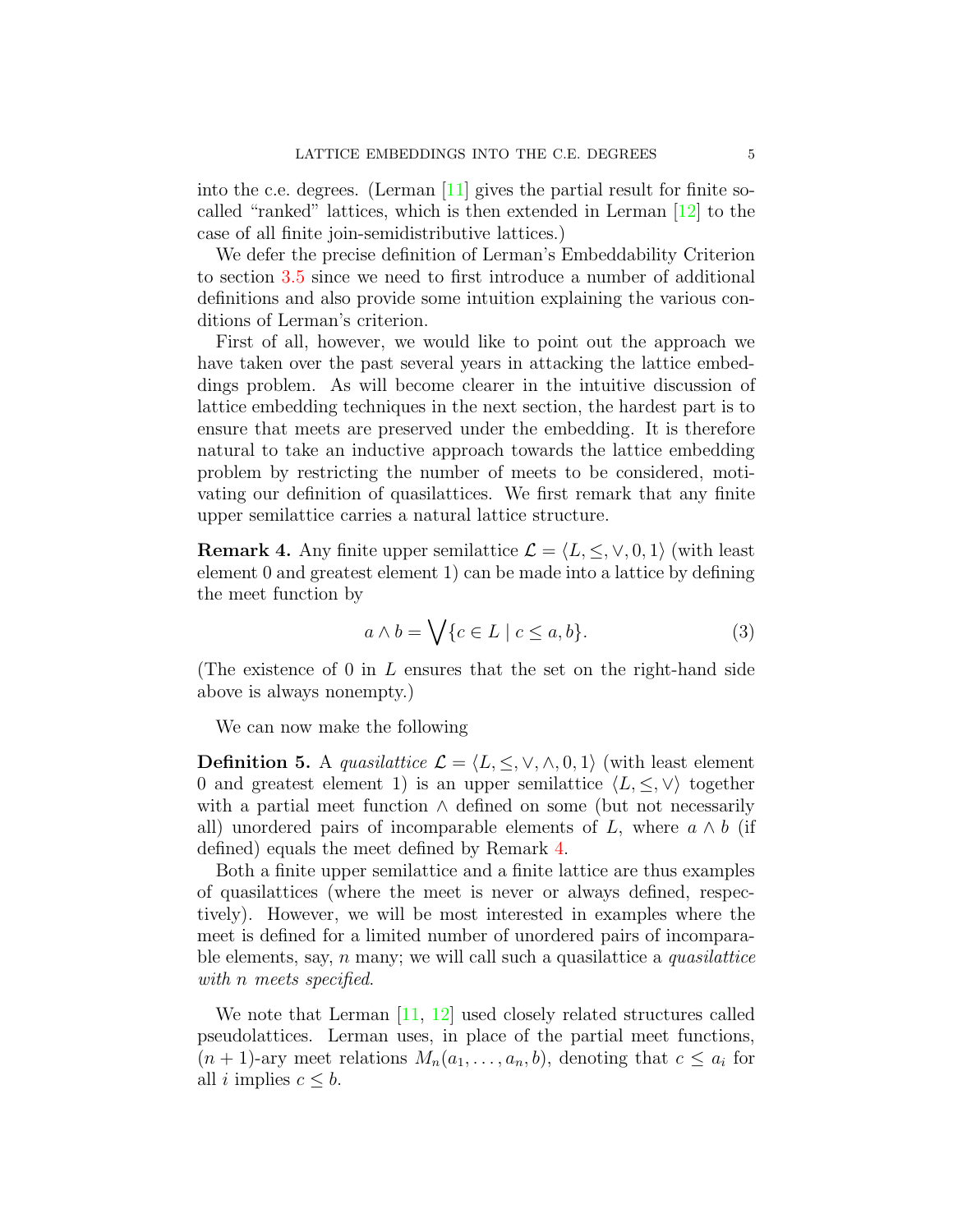The current status of the lattice embeddings problem can thus be summarized in the following

- Main Statement. (1) (Folklore) Any finite quasilattice with no meets specified (i.e., any finite upper semilattice) is embeddable into the c.e. degrees.
	- (2) Any finite quasilattice with one meet specified is embeddable into the c.e. degrees.
	- (3) It is decidable which finite quasilattices with two meets specified are embeddable into the c.e. degrees; and not every finite quasilattice is so embeddable.
	- (4) It is currently unknown whether the characterization of the embeddable finite quasilattices with three meets specified is decidable. Our techniques developed for only two meets are not known to suffice to solve this problem.

The rest of this paper is devoted to explaining, at least on an intuitive level, why we believe that our approach to the lattice embeddings problem via quasilattices is the most promising one; and to discuss the various clauses of our Main Statement. Specifically, we will address clause (1) of our Main Statement in section [2.4;](#page-7-0) clause (2) in section [3.4;](#page-14-0) clause (3) in section [3.7;](#page-22-0) and clause (4) in section [3.8.](#page-23-0)

We conclude this section by remarking that a large number of variations of the lattice embeddings problem into the c.e. degrees have been studied, too numerous to cover in detail here. Firstly, one can study lattice embeddings preserving 0 and 1, i.e., mapping 0 to the degree 0 and 1 to the degree 0', respectively. (Any currently known "plain" lattice embedding into the c.e. degrees also preserves 0.) Next, one can study lattice embeddings into initial segments or intervals of c.e. degrees. Finally, lattice embeddings into the lattice of ideals of c.e. degrees have been studied.

## 2. Embedding Finite Upper Semilattices

We start with an intuitive description of the basic lattice embedding construction and the conflicts between the various strategies involved. Since the meet requirements are the most complicated ones, we first concentrate on the other requirements, i.e., we will present the argument for embedding finite upper semilattices (viewed as quasilattices with no meet specified). Fix a finite quasilattice  $\mathcal L$  and its set  $J_{\mathcal L}$  of join-irreducible elements. (Here 0 is not considered a join-irreducible element.)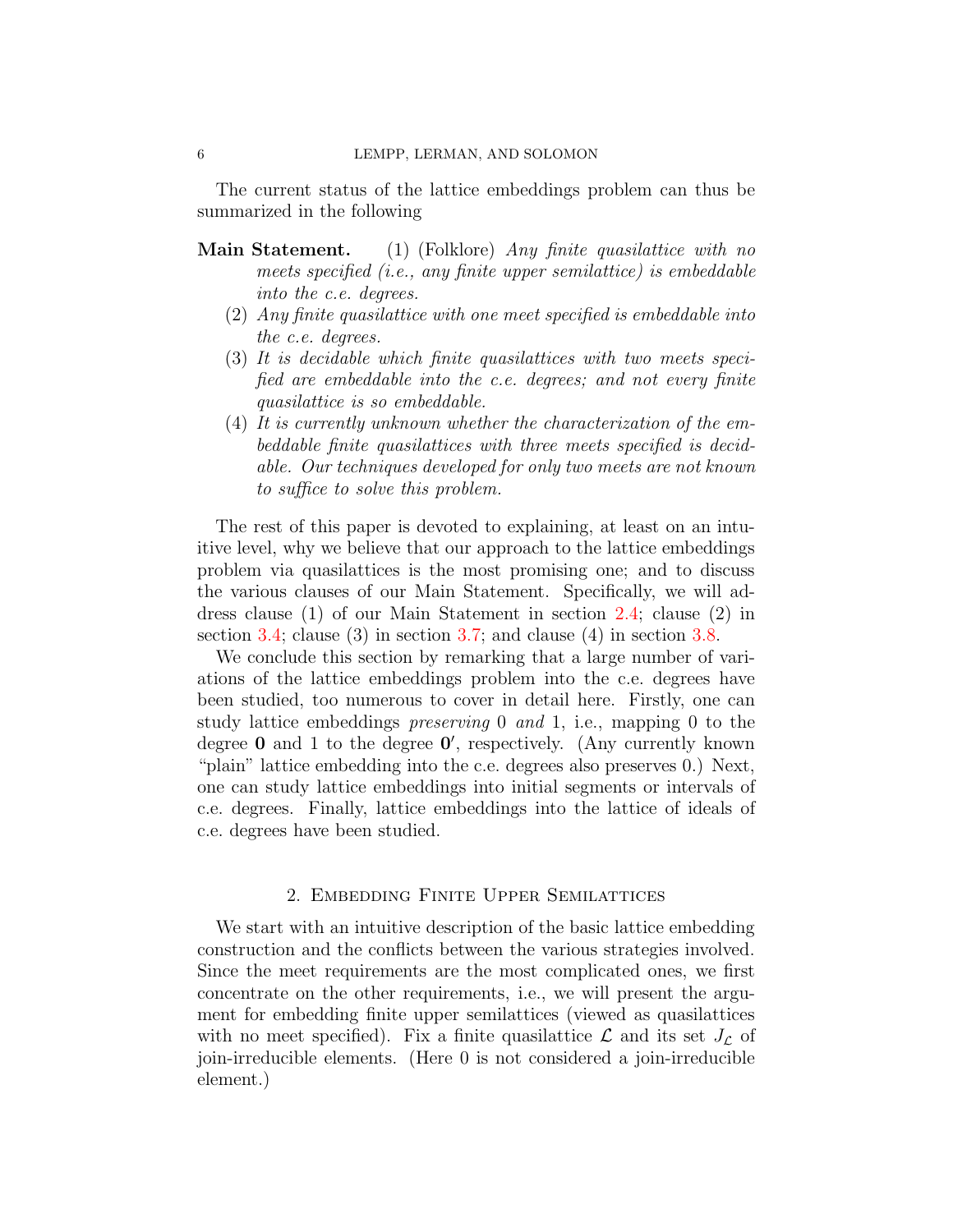Convention 6. In order to simplify notation from now on, we denote the c.e. degree which is the image of a lattice element  $a$ , say, by the corresponding bold-face letter a, and the c.e. set representing the degree a by the corresponding upper-case letter A.

There are now four types of requirements to be satisfied for an embedding of  $\mathcal L$  into the c.e. degrees:

$$
\mathcal{C}^{a,b}: A \leq_T B \qquad (\text{for } a < b \text{ in } \mathcal{L}) \quad (4)
$$

$$
\mathcal{I}_{\Phi}^{a,b}: A \neq \Phi(B) \qquad (\text{for } a \not\le b \text{ in } \mathcal{L}; a \in J_{\mathcal{L}}) \quad (5)
$$

$$
\mathcal{J}^{d,e,f} : \exists \Gamma^{d,e} \left( F = \Gamma^{d,e}(D \oplus E) \right) \qquad (\text{for } f = d \lor e \text{ in } \mathcal{L}) \tag{6}
$$

$$
\mathcal{M}_{\Psi}^{p,q,r} : \Psi(P) = \Psi(Q) \text{ is total } \implies
$$
  

$$
\exists \Delta^{p,q} \left( \Psi(P) = \Delta^{p,q}(R) \right) \qquad (\text{for } r = p \land q \text{ in } \mathcal{L}) \quad (7)
$$

Here  $\Phi$  and  $\Psi$  range over all possible Turing functionals. Clearly, the  $\mathcal{C}$ - and  $\mathcal{J}$ -requirements are "global", each building a single reduction (whose names we will suppress, except in the initial discussion of the  $\mathcal J$ -strategies below), whereas the  $\mathcal I$ - and  $\mathcal M$ -requirements are "local", each strategy on the tree of strategies working with a separate diagonalization witness or a separate functional  $\Delta^{p,q}$ , respectively.

We now gradually introduce the strategies for the four types of requirements and each time sketch the conflicts with the strategies discussed before. The discussion of the meet requirements will be deferred to the next section.

2.1. Comparability Requirements  $\mathcal{C}^{a,b}$ . For this requirement, we simply ensure that any number x targeted for a c.e. set  $A$ , say, is first chosen at a stage  $\lt x$ , and that when (if ever) x enters A, it simultaneously enters all sets B with  $b > a$ . Clearly, this simple strategy ensures the comparability requirements: Given  $a < b$  in  $\mathcal L$  and a number x, we first check if x is chosen with target C (for some  $c \leq a$ ) by stage x. If not, then  $x \notin A$ ; otherwise,  $x \in A$  iff  $x \in B$ .

2.2. Incomparability Requirements  $\mathcal{I}_{\Phi}^{a,b}$  $_{\Phi}^{a,b}$ . The strategy for this requirement is simply the Friedberg-Muchnik strategy: We choose a "big" diagonalization witness  $x$  (i.e., larger than any number previously mentioned in the construction) and keep x out of A for now. We then wait for a computation  $\Phi(B; x) = 0$ . When (and if) such a computation appears, we enumerate x into A and preserve  $\Phi(B; x)$  by restraining  $B$  up to its use.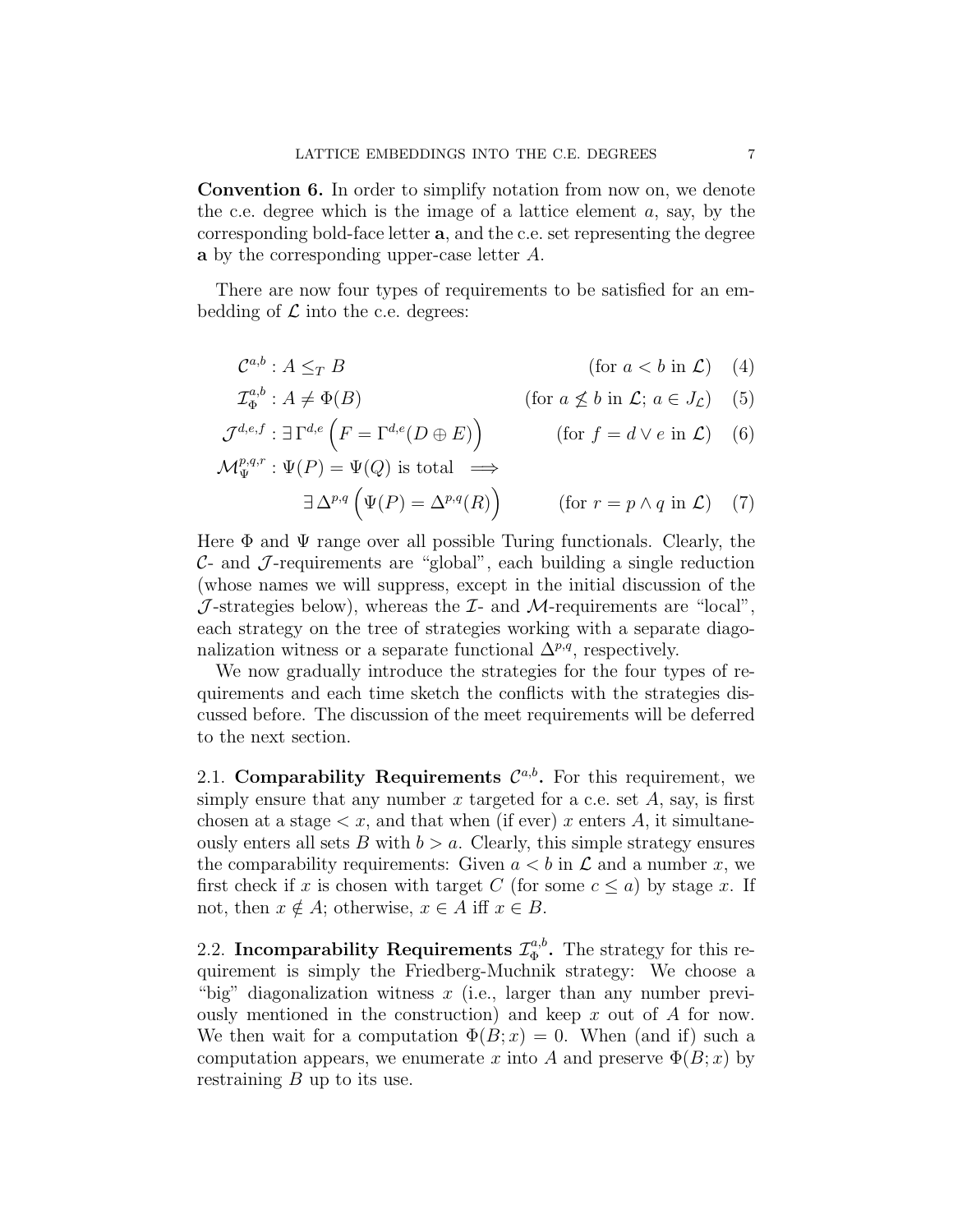The above two types of strategies present no serious conflict and can easily be combined to show that any finite partial order can be embedded into the c.e. degrees.

<span id="page-7-1"></span>2.3. Join Requirements  $\mathcal{J}^{d,e,f}$ . When, at a stage s, a "big" number  $x > s$  is targeted to be enumerated into a set C (with  $c \leq f$ , and so x may also be enumerated into  $F$ ), then we also define a computation  $\Gamma(D \oplus E; x)$  (for the functional  $\Gamma = \Gamma^{d,e}$ ) with "big" use  $\gamma_s(x)$ . We now agree that

- (1) the current use  $\gamma(x)$  must enter D or E by the stage at which x enters  $C$  and thus must enter  $F$ ;
- (2) if the current use  $\gamma(x)$  enters D or E at a stage s', say, before x enters C, then, at stage s', we redefine the computation  $\Gamma(D \oplus$  $E; x$ ) with new "big" use  $\gamma(x)$ ; and
- (3) the use  $\gamma(x)$  of x is increased at most finitely often.

Clearly, this will ensure the join requirement since we can define  $\Gamma(D \oplus$  $E; x$  = 0 for all x which are not targeted for some set C with  $c \leq f$ by stage x. In this latter case, x cannot enter F, and so  $\Gamma(D \oplus E)$  is correct on those x. If x is chosen as a target by stage x, then by  $(3)$ above,  $\gamma(x)$  will eventually stabilize, and  $D \oplus E$  can compute the stage when this happens by (2). Now  $x \in F$  iff  $\gamma(x) \in D \cup E$  by (1) for the final value of the use  $\gamma(x)$ .

Instead of being so explicit about the join functionals, however, we will now present an alternative way to deal with the comparability and join requirements simultaneously, which will also be useful in dealing with the meet requirements later on.

## <span id="page-7-0"></span>2.4. Co-Principal Filters. We start with the following

**Definition 7.** Let  $\mathcal{L}$  be a finite quasilattice.

- (1) A *filter* of  $\mathcal L$  is any upward closed subset  $F \neq L, \emptyset$  of L.
- (2) The filter generated by a set  $S \subset L$  (where  $S \neq \emptyset$  and  $0 \notin S$ ) is the upward closure of S in  $\mathcal L$  and is denoted by  $(S)$ . If  $S = \{a_0, \ldots, a_n\}$ , we abbreviate  $(\{a_0, \ldots, a_k\})$  by  $(a_0, \ldots, a_k)$ or simply by  $(\vec{a})$ .
- (3) A co-principal filter of  $\mathcal L$  is a filter F such that  $L-F$  is closed under join, or equivalently, such that  $L - F$  is of the form [0, b] for some  $b \in L - \{1\}$ . For any  $b \in L - \{1\}$ , we denote the co-principal filter  $L - [0, b]$  by  $F(b)$ .

Note that as long as we enumerate numbers of "roughly equal" size into all sets C (for all c in some co-principal filter  $F$ ) then we can build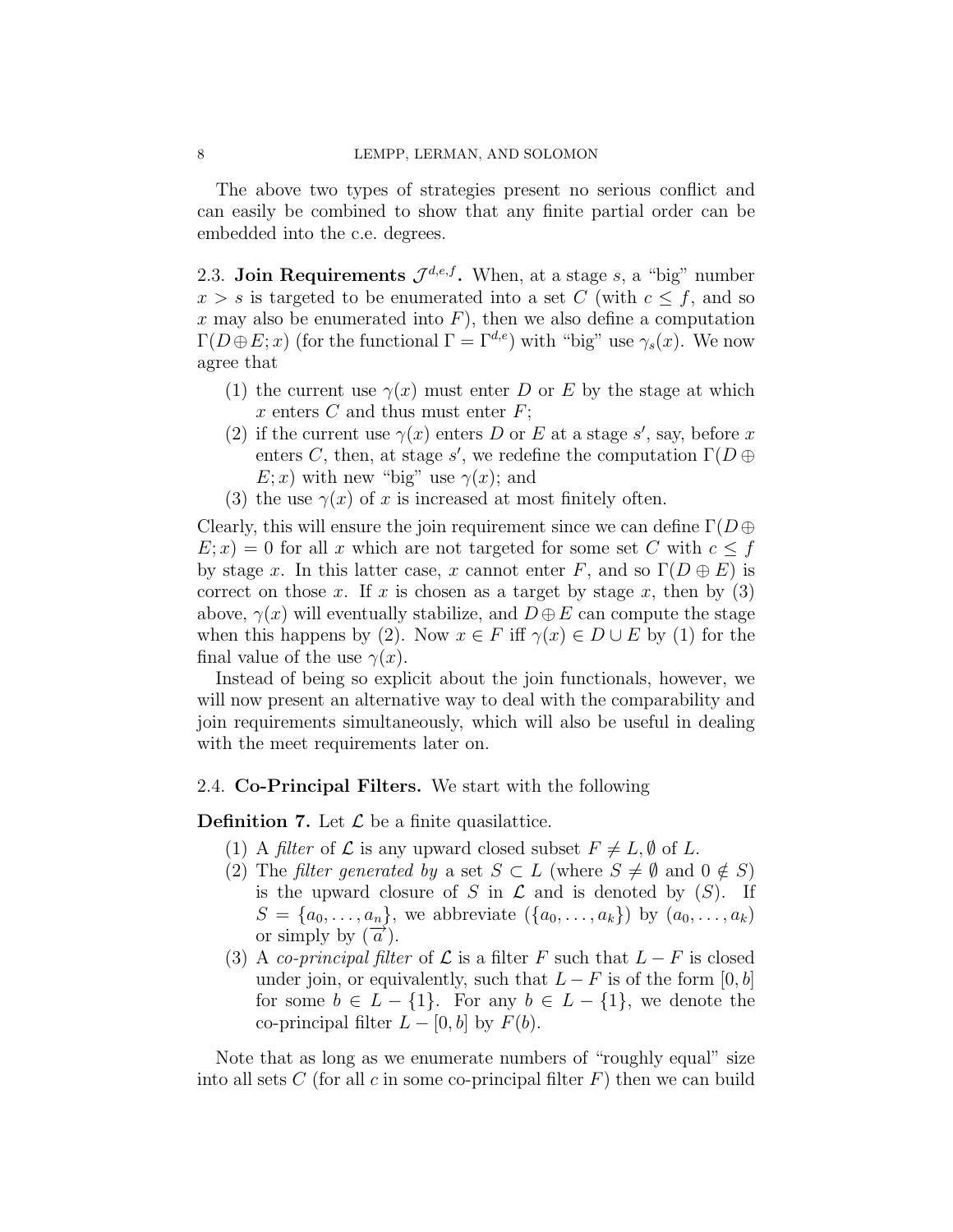the join functionals  $\Gamma$  for all possible joins as above. This observation allows one to establish clause (1) of our Main Statement, namely, to show that all finite upper semilattices can be embedded into the c.e. degrees by combining the above three types of strategies as follows: When an  $\mathcal{I}^{a,b}$ -strategy chooses a witness x targeted for A, it will also target the same number x for all sets C with  $c \nleq b$ . Now since  $F(b) = L-[0, b]$  forms a co-principal filter in  $\mathcal{L}$ , it is easy to check that if the  $\mathcal{I}^{a,b}$ -strategy enumerates x into all sets C with  $c \in F(b)$  when x enters A, then each  $\mathcal{J}^{d,e,f}$ -requirement is satisfied, since  $f \in F(b)$  iff  $d \in F(b)$  or  $e \in F(b)$ , so x is targeted, and possibly later enters, F iff  $x$  enters  $D$  or  $E$ .

2.5. Covering Sequences and Covering Arrays. Since we will also have to consider meet requirements later on, we now restrict our attention to embedding finite join-semidistributive lattices. (This will allow us to present the Embeddability Criterion of Lerman [\[11,](#page-24-10) [12\]](#page-24-11) in a somewhat modified and simplified form.)

First of all, when taking into consideration meet requirements, it will not always be possible to enumerate diagonalization witnesses in one step as sketched two paragraphs above; rather, we will have to "retarget" a number of times as indicated in the general description of the join functional Γ above. To simultaneously deal with all join requirements, and to simplify the description, we introduce two key notions in the following

#### **Definition 8.** Let  $\mathcal{L}$  be a finite lattice.

A covering sequence is an ordered sequence  $\vec{a} = \langle a_0, \ldots, a_l \rangle$  of elements of L such that  $(a_0, \ldots, a_i)$  is a co-principal filter for all  $i \leq l$ . (We allow  $l = -1$ , i.e., a covering sequence may be empty.)

Covering sequences provide an easy method to ensure the satisfaction of all comparability and join requirements intuitively as follows: When an  $\mathcal{I}_{\Phi}^{a,b}$  $\phi_{\Phi}^{a,b}$ -strategy chooses a diagonalization witness x, then

- (I) the strategy chooses a covering sequence  $\langle a_0, \ldots, a_l \rangle$  with  $a = a_l$ and  $b \notin (a_0, \ldots, a_l)$ , and chooses associated "big" numbers  $x_i$ for all  $i \leq l$  where  $x_l = x$ ;
- (II) if the strategy enumerates any associated number before enumerating x into A, then, for some  $l'' <$  the current l, it enumerates, for all  $i \leq l''$ , the currently associated numbers  $x_i$  into all sets C with  $c \geq$  the current  $a_i$ , and chooses a new covering sequence  $\langle a_0 \rangle$  $\langle a_0, \ldots, a'_{l'} \rangle$  (which contains the tail  $\langle a_{l''+1}, \ldots, a_l \rangle$ ) of the current covering sequence as a subsequence) as well as "big"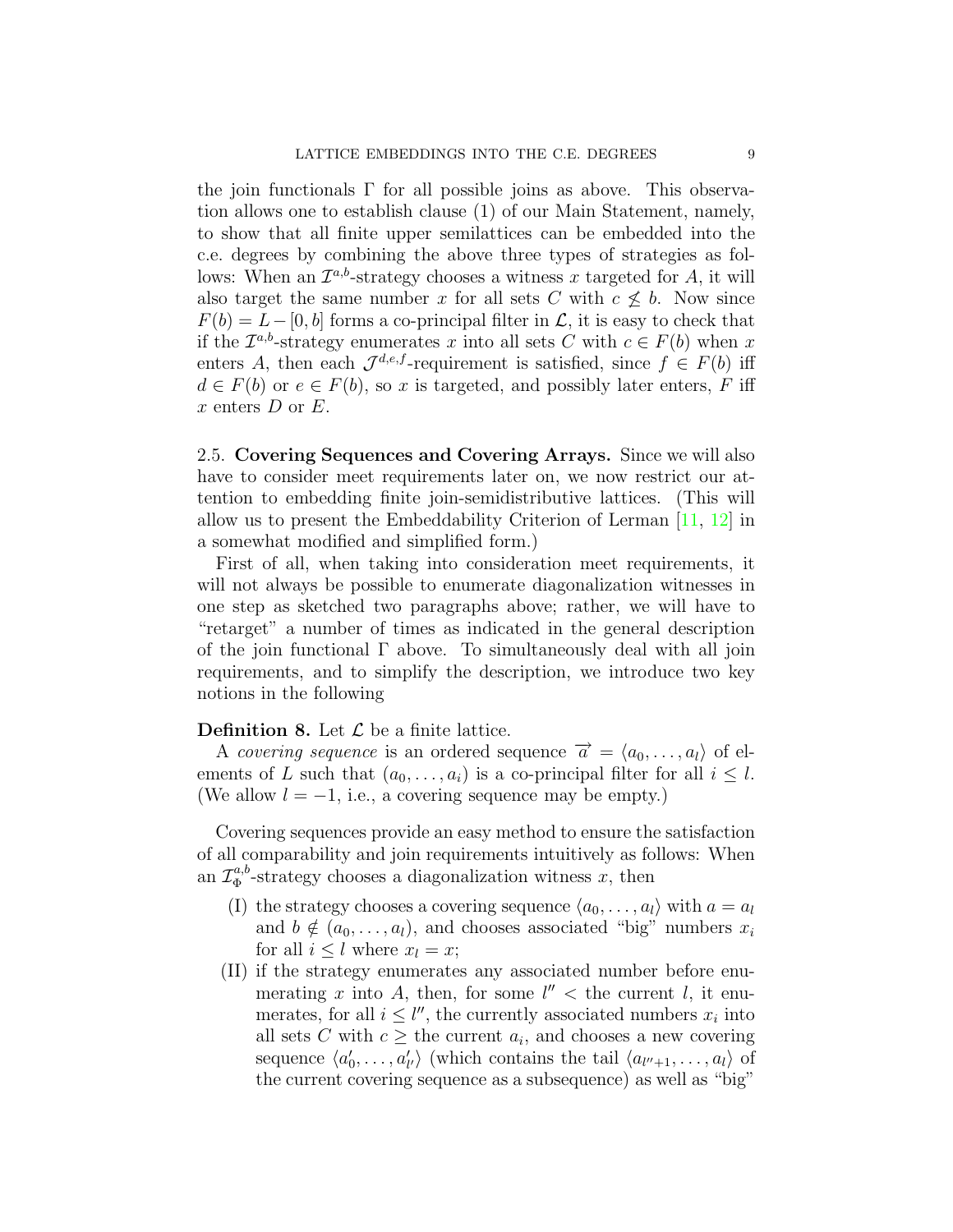associated numbers  $x_i'$  $a_i'$  for all "new" elements  $a_i'$  $i$  of the new covering sequence (whereas for all "old" elements  $a_i'$  $\eta_i'$  of the new covering sequence, the currently associated number remains associated with  $a_i'$  $'_{i});$ 

- (III) if the strategy enumerates  $x$  into  $A$  then it enumerates, for all  $i \leq$  the current l, the currently associated number  $x_i$  into all sets C with  $c \geq$  the current  $a_i$ ; and
- (IV) it chooses a new covering sequence (as in (II) above) at most finitely often.

It is now not hard to see that the above  $(I)$ – $(IV)$  will ensure the incomparability and join requirements since, by the definition of covering sequences, the associated numbers can be viewed as uses of join functionals Γ.

We make this more precise in the following

Definition 9. A *covering array* consists of a sequence

$$
\overrightarrow{A} = \langle \overrightarrow{a_0}, \dots, \overrightarrow{a_m} \rangle \tag{8}
$$

of target sequences  $\overrightarrow{a_j} = \langle a_{0,j}, \ldots, a_{l_j,j} \rangle$  together with a sequence of *transition maps*  $\langle T_0, \ldots, T_{m-1} \rangle$  such that for each  $j < m, T_j$  is a map from  $(l_1)$  $[i, l_j]$  into  $[0, l_{j+1}]$  (for some  $l'_j < l_j$ ) satisfying, for all  $j < m$ ,

$$
l'_j < i < i' \le l_j \implies T_j(i) < T_j(i'), \text{ and } (9)
$$

$$
\forall i \in (l'_j, l_j] \left( a_{i,j} = a_{T_j(i), j+1} \right). \tag{10}
$$

(So each  $T_j$  is an order-preserving map from a final segment of (indices of)  $\overrightarrow{a_j}$  to (indices of)  $\overrightarrow{a_{j+1}}$ , preserving the lattice element  $a_{i,j}$ . Here we allow  $l_i = -1$  only if  $j = m$ , i.e., only the last covering sequence of the covering array may be empty. We abbreviate the composition  $T_{j_1-1}\cdots T_{j_0}$  (for  $0\leq j_0\leq j_1\leq m$ ) by  $T_{j_0,j_1}$ .)

We say that  $\overrightarrow{A}$  is a covering array for an  $\mathcal{I}_{\Phi}^{a,b}$  $a_{\Phi}^{a,b}$ -requirement if furthermore  $a = a_{l_0,0}$  and  $b \notin (a_{0,0}, \ldots, a_{l_0,0})$ . (I.e., a is the last element of the first covering sequence in  $\tilde{A}$ , and the set B is not initially targeted, namely, not before a computation  $\Phi(B; x) = 0$  has been found. Of course, once such a computation has been found, we can target new numbers y for sets C with  $c \leq b$  since such y can be chosen above the use of the computation  $\Phi(B; x)$ .)

The above clauses  $(I)$ – $(IV)$  for satisfying all comparability and join requirements can now be phrased as follows: All enumerations of an  $\mathcal{I}^{a,b}$ -strategy, once it chooses a diagonalization witness x, correspond to a covering array  $\vec{A} = \langle \vec{a_0}, \dots, \vec{a_m} \rangle$  for this requirement in the following sense: When the  $\mathcal{I}\text{-strategy chooses a new "big" diagonalization}$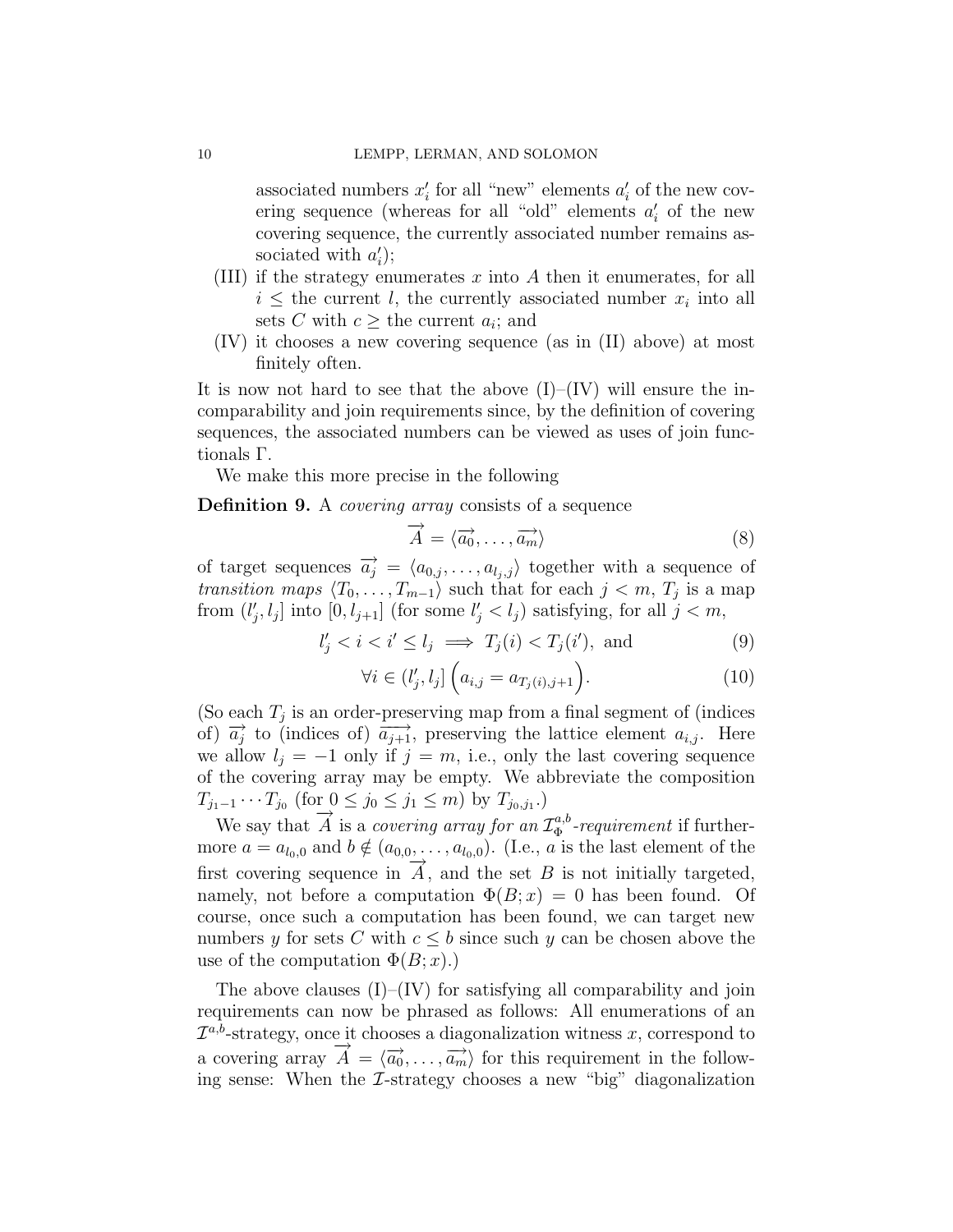witness x targeted for A at a stage  $s_0$ , say, it also chooses new "big" numbers  $x_{i,0}$  targeted for  $A_{i,0}$ . Once a computation  $\Phi(B; x) = 0$  has been found, the  $\mathcal{I}\text{-strategy enumerates into sets and chooses new num-}$ bers in m many steps: At step  $j > 0$  of this process, say, at a stage  $s_j$ , any number  $x_{i,j-1}$  such that  $i \notin \text{dom } T_{j-1}$  is enumerated into its target  $A_{i,j-1}$  (and thus into all sets C with  $c \ge a_{i,j-1}$ ). Also, for any  $i \le l_j$ , if  $i \in \text{ran } T_{j-1}$  then we set  $x_{i,j} = x_{T_{j-1}^{-1}(i),j-1}$ ; if  $i \notin \text{ran } T_{j-1}$  then we choose a new "big" number  $x_{i,j}$  targeted for  $A_{i,j}$ .

It is now easy to verify that the use of the covering array for the  ${\mathcal I}_{\Phi}^{a,b}$ <sup>a,b</sup>-requirement will also satisfy any  $\mathcal{J}^{d,e,f}$ -requirement: Suppose a number  $y = x_{i,j_0}$  is targeted for some set C with  $c \leq f$  at some stage  $s_{j_0} < y$ , say. Consider the sequence

$$
\langle x_{i,j_0}, x_{T_{j_0}(i),j_0+1}, x_{T_{j_0,j_0+2}(i),j_0+2}, \ldots, x_{T_{j_0,j_1}(i),j_1} \rangle \tag{11}
$$

such that  $j_1 = m$  or  $T_{j_0, j_1}(i) \notin \text{dom } T_{j_1}$ . Since each  $\overrightarrow{a_j}$  is a covering sequence, we have that for all  $j \in [j_0, j_1]$ , there is some  $i_j < T_{j_0, j}(i)$ with  $a_{i_j,j} \leq d$  or  $\leq e$ . So we can define  $\Gamma^{d,e}(D \oplus E; x)$  with use  $\gamma^{d,e}(y) = x_{i_j,j}$ , and the clauses  $(1)$ – $(3)$  of subsection [2.3](#page-7-1) will hold. (We reiterate here the remark that the above technique only works for finite join-semidistributive lattices. For finite lattices in general, without the assumption of principal decomposability, the notion of covering sequence has to be generalized, requiring that only certain, but not all, initial segments of the sequence generate co-principal filters. E.g., even in the example of arbitrary finite upper semilattices at the end of subsection [2.4,](#page-7-0) it may not be possible to use covering sequences to generate co-principal filters of the form  $L-[0, b]$  as outlined there, as the example of the lattice  $M_3$ , viewed as an upper semilattice, illustrates.)

#### 3. Embedding Finite Quasilattices

We are now ready to add the meet requirements, in the context of covering sequences and covering arrays as defined above.

<span id="page-10-0"></span>3.1. Meet Requirements  $\mathcal{M}_{\Psi}^{p,q,r}$ . The basic strategy for a meet requirement is quite simple even though its interaction with the other requirements is very complicated: As the length of agreement between  $\Psi(P)$  and  $\Psi(Q)$  increases, the strategy defines more and more of  $\Delta(R)$ by initially setting  $\Delta(R; y)$  to the common value of  $\Psi(P; y)$  and  $\Psi(Q; y)$ and setting the use  $\delta(y) \geq$  the uses  $\psi(P; y)$  and  $\psi(Q; y)$ . Whenever  $\Delta(R; y)$  is defined for some argument y, the strategy tries to have at least one of  $\Psi(P; y)$  or  $\Psi(Q; y)$  defined and agreeing with  $\Delta(R; y)$ . If that fails, then the strategy must destroy the computation  $\Delta(R; y)$  by enumerating a number  $\leq \delta(y)$  into R.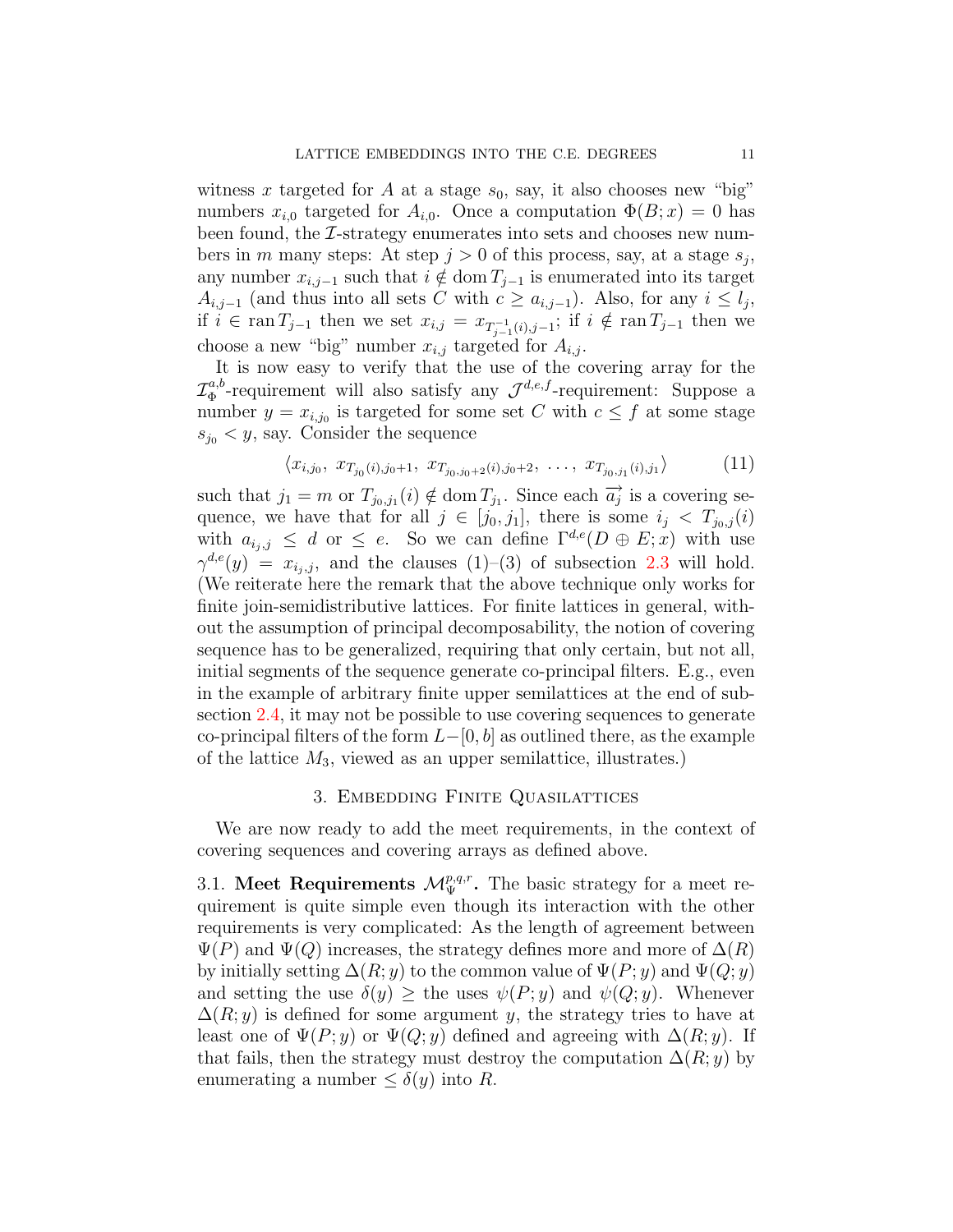The main difficulty in the above strategy is the following typical scenario: After  $\Delta(R; y)$  has become defined, both computations  $\Psi(P; y)$ and  $\Psi(Q; y)$  may become undefined, although never at the same time. Each may now return with the same value but a larger use, so the strategy outlined in the previous paragraph sees no reason to act yet. However, this creates the so-called "dangerous interval"

$$
I_y = \left( \delta(y), \min\{\psi(P; y), \psi(Q; y)\} \right],\tag{12}
$$

dangerous for  $\Delta(R)$  since the enumeration of any number  $z \in I_y$  into  $R$  (and thus into both  $P$  and  $Q$  by comparability requirements) will destroy both  $\Psi(P; y)$  and  $\Psi(Q; y)$  but not  $\Delta(R; y)$ . This now makes it necessary to enumerate another number  $z' \leq \delta(y)$  into R to correct  $\Delta(R; y)$ . However, this z' may be in a dangerous interval  $I_{y'}$  for some  $y' \leq y$ , possibly setting off a cascade of smaller and smaller numbers having to enter R until no dangerous interval is hit. (It is exactly this type of behavior which was at the heart of the proof of the nonembeddability of the lattice  $S_8$  by Lachlan and Soare [\[8\]](#page-24-4). However,  $S_8$  is not a join-semidistributive lattice, and a nonembeddability construction for join-semidistributive lattices, such as for the nonembeddable lattice  $L_{20}$  discovered by Lempp and Lerman [\[9\]](#page-24-9), has to use dangerous intervals in a more subtle way.)

Since the incomparability strategies (which are, as we have now seen, the only ones initiating the enumeration of numbers into sets) are all finitary, we agree that we will never allow enumeration of any numbers y into dangerous intervals, but rather always directly enumerate the largest number  $y' \leq y$  which does not hit a dangerous interval, thus never triggering the kind of cascade of enumerations described in the previous paragraph. This restriction will be implemented by the prohibition functions defined below in section [3.5](#page-16-0) where we will also take into account the interaction between dangerous intervals of different meet strategies. However, even though only the incomparability strategies will initiate the enumeration of numbers into sets, the meet strategies may respond to other enumerations by enumerating numbers on their own, namely so-called correction markers to correct their functionals  $\Delta$ . We will show that this can only happen for finite join-semidistributive quasilattices with at least three meets specified. However, up to this point, we do not know if correction markers are necessary at all, or whether correction will always be automatic by numbers entering purely for coverage reasons. (In the latter case, we would have a decision procedure for a fixed number of "gates", as we will outline in section  $3.8$ .)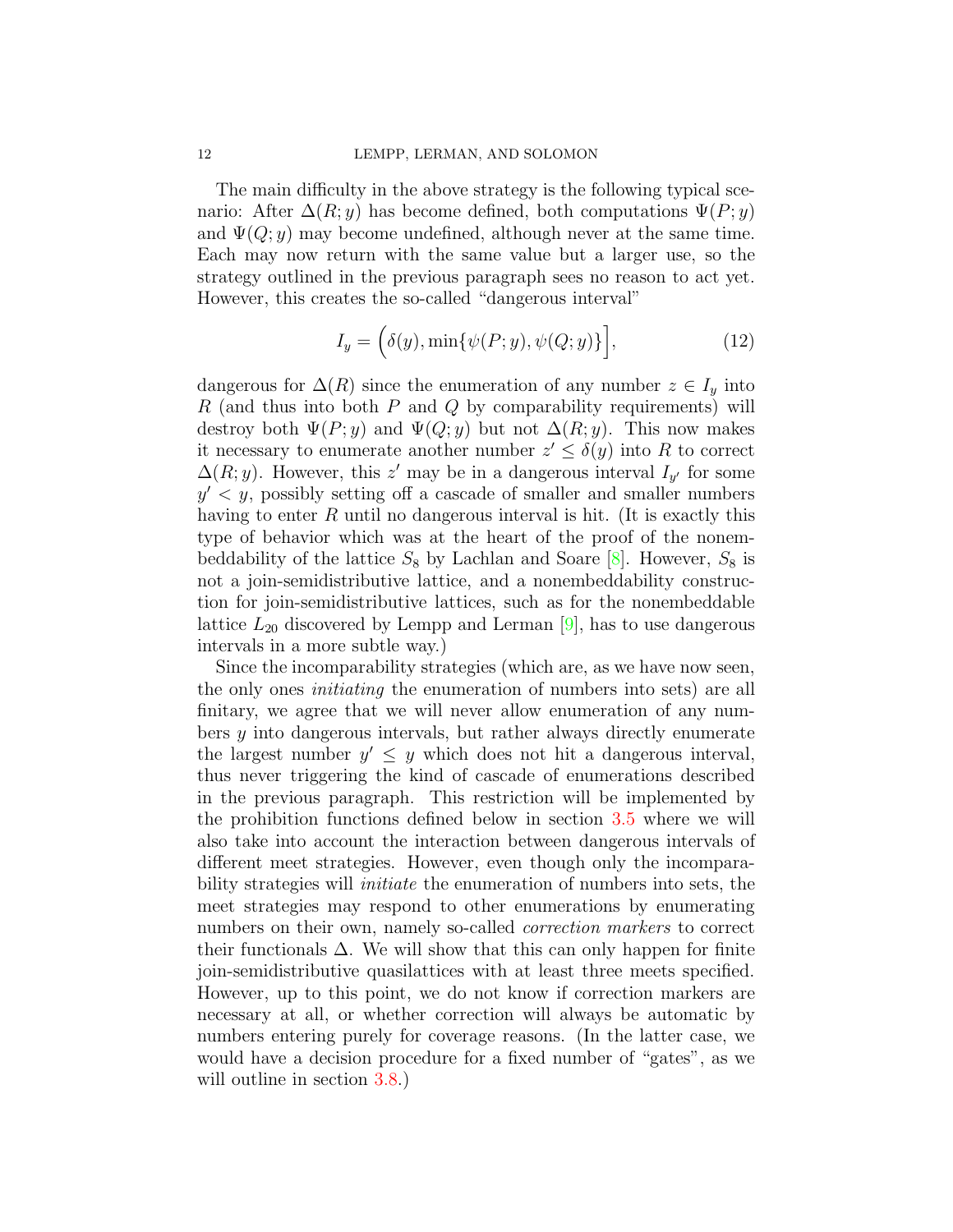First of all, however, we will set up the machinery of pinball machine constructions and blocks which will allow us to make precise the implementation of the meet strategies.

3.2. Pinball machine constructions. Lattice embedding constructions are traditionally done using the so-called pinball machine construction introduced by Lerman  $[10]$  (see also Soare  $[15, Ch. VIII.5]$ ). The rough idea is the following: Diagonalization witnesses are represented by "balls" originating from "holes" (corresponding to incomparability, i.e.,  $\mathcal{I}_{\Phi}^{a,b}$  $\Phi_{\Phi}^{a,b}$ -requirements) which then have to pass by "gates" (corresponding to higher-priority meet requirements). Balls may either get permanently stuck at (i.e., be permanently restrained by) one of the gates below the hole, or they may pass by all of the finitely many gates below the hole and enter the "enumeration basket" (i.e., be enumerated into their target set). In addition to the balls corresponding to diagonalization witnesses, we need other balls (i.e., numbers) to "cover" the diagonalization witnesses (i.e., to generate a co-principal filter containing a). These other balls either originate at the same hole as the diagonalization witness (and then correspond to the elements of  $\vec{a_0}$ ); or they originate at gates below a hole to "cover" balls currently at or above that gate now that some of the previously covering balls may have been enumerated. These latter balls correspond to "new" elements  $a_{i,j}$  (for  $j > 0$ ) of covering sequences  $\overrightarrow{a_j}$  (i.e., for which  $T_{j-1}^{-1}$  $j-1 \choose j-1$ is undefined).

Before explaining how the pinball machine construction helps satisfy the meet requirements, we first explain some of the simple mechanics of how the gates and the covering arrays interact.

3.3. Blocks. The main tool to combine the target array with the pinball machine construction is the notion of blocks. (We deviate here somewhat from the way Lerman  $[11, 12]$  $[11, 12]$  defines blocks by slightly changing the definition of the functions  $h_k$  and  $h_{j,k}$ ; however, our definition here is equivalent.)

**Definition 10.** Fix  $n > 0$ . (The intuition here will be that  $G_0$  through  $G_{n-1}$  are gates (with gate  $G_0$  the lowest, corresponding to the highestpriority requirement) below a hole  $H_n$ . For now, however, these gates can be viewed simply as giving us indices for the block functions.)

(1) A covering sequence  $\langle a_0, \ldots, a_l \rangle$ , together with a function f :  $[0, l] \rightarrow [0, n]$  and partial functions  $h_k : [0, l] \rightarrow [0, l]$  (for  $k < n$ ), forms a blocked target sequence if for all  $k < n$ ,

<span id="page-12-0"></span>
$$
\operatorname{ran} f = \{n\} \text{ or } \forall i, i' \le l \left(i < i' \implies f(i) \le f(i') < n\right); \tag{13}
$$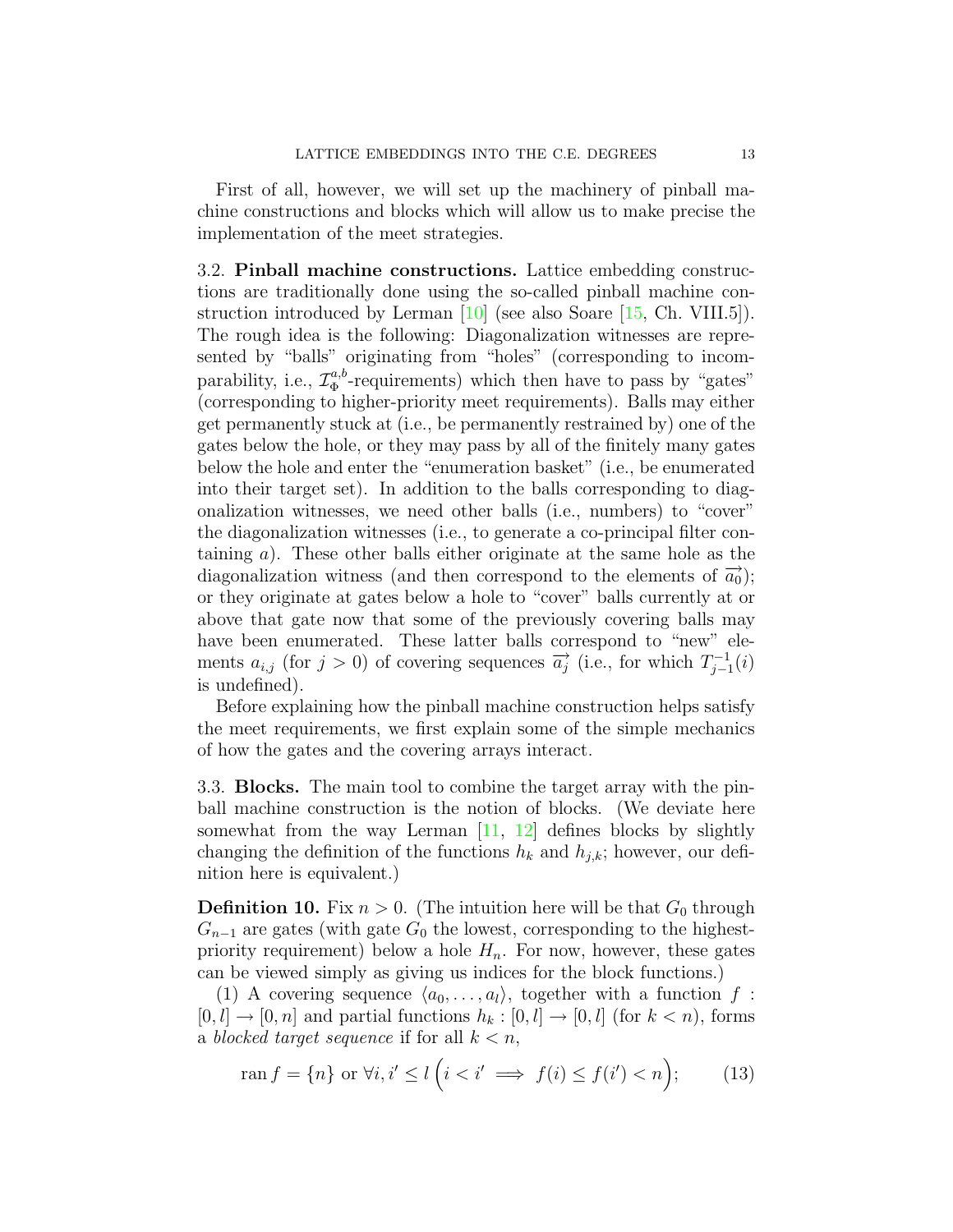$$
\operatorname{dom} h_k = \{ i \le l \mid f(i) \ge k \};\tag{14}
$$

$$
\forall i \in \text{dom}\, h_k \left( i \le h_k(i) \right); \tag{15}
$$

<span id="page-13-3"></span><span id="page-13-2"></span><span id="page-13-1"></span><span id="page-13-0"></span> $(40)$ 

$$
\forall i, i' \in \text{dom}\, h_k \left( i < i' \implies h_k(i) \le h_k(i') \right); \tag{16}
$$

$$
\forall i, i' \in \text{dom}\, h_k \left( h_k(i) < h_k(i') \implies h_k(i) < i' \right); \tag{17}
$$

 $k < n - 1 \implies \forall i, i' \in \text{dom } h_k$ 

$$
\left(h_k(i) = h_k(i') \implies h_{k+1}(i) = h_{k+1}(i')\right); \text{ and } (18)
$$

$$
\forall i, i' \in \text{dom}\, h_k \left( h_k(i) = h_k(i') \implies f(i) = f(i') \right). \tag{19}
$$

(Intuitively, f indicates that the "ball" (number)  $x_i$  associated with  $a_i$  currently is at gate  $G_{f(i)}$  (if  $f(i) < n$ ), or at the hole  $H_n$  of the diagonalization requirement (if  $f(i) = n$ ). Clause [\(13\)](#page-12-0) now states that the balls either all reside at the hole  $H_n$ , or all reside at gates such that later balls in the sequence do not reside at lower gates. Each function  $h_k$  induces a partition of the balls at or above gate  $G_k$  into intervals called k-blocks, where  $a_{h_k(i)}$  indicates the last element of the k-block; this is ensured by clauses  $(14)$ – $(17)$ . Clause  $(18)$  indicates that the kblocks refine the  $(k+1)$ -blocks, while clause [\(19\)](#page-13-3) states that any k-block resides at a single gate or hole. The intuition here is that each k-block consists of balls which pass gate  $G_k$  simultaneously (which explains the choice of the domain of  $h_k$ ).) We denote the eth k-block of  $\langle a_0, \ldots, a_l \rangle$ by  $B_k^e$ , starting with  $e = 0$ .

(2) A covering array  $\overrightarrow{A} = \langle \overrightarrow{a_0}, \ldots, \overrightarrow{a_m} \rangle$  with transition functions  $T_0, \ldots, T_{m-1}$  (where each of the covering sequences  $\overrightarrow{a_j} = \langle a_{0,j}, \ldots, a_{l_j,j} \rangle$ is a blocked target sequence with functions  $f_j$  and  $h_{j,k}$  for all  $k < n$ ) forms a blocked target array if for all  $k < n$ ,

$$
\forall j \le m \, \forall i \le l_j \left( f_j(i) = n \iff j = 0 \right); \tag{20}
$$

<span id="page-13-8"></span><span id="page-13-7"></span><span id="page-13-6"></span><span id="page-13-5"></span><span id="page-13-4"></span>
$$
l_m = -1; \tag{21}
$$

$$
\forall j < m \,\forall i \in [0, l_j] - B^0_{j, f_j(0)} \\
\left(i \in \text{dom}\, T_j \text{ and } f_j(i) = f_{j+1}(T_j(i))\right); \tag{22}
$$

$$
\forall j < m \, \forall i \in B^0_{j, f_j(0)} \left( i \notin B^0_{j,0} \iff i \in \text{dom}\, T_j \right); \tag{23}
$$

$$
\forall j < m \,\forall i \in B_{j,f_j(0)}^0 - B_{j,0}^0
$$
\n
$$
\left(f_{j+1}(T_j(i)) = \min\{k - 1 \mid i \in B_{j,k}^0\}\right); \text{ and} \tag{24}
$$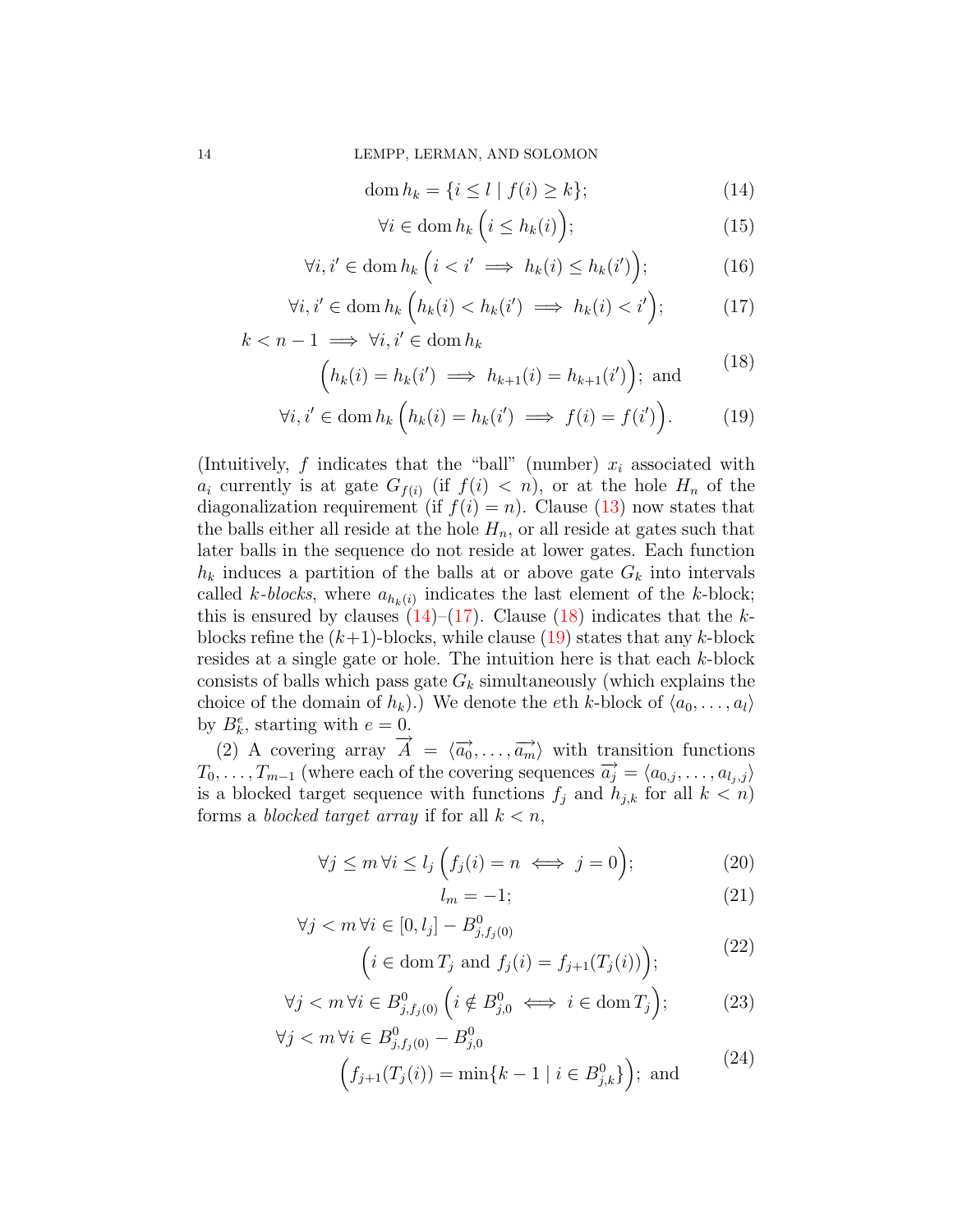<span id="page-14-1"></span>LATTICE EMBEDDINGS INTO THE C.E. DEGREES 15

$$
\forall j < m \,\forall i, i' \in \text{dom}\, T_j \left( T_j(i), T_j(i') \in \text{dom}\, h_{j+1,k} \implies \left( h_{j,k}(i) = h_{j,k}(i') \iff h_{j+1,k}(T_j(i)) = h_{j+1,k}(T_j(i')) \right) \right). \tag{25}
$$

(Here clause [\(20\)](#page-13-4) states that only the balls corresponding to  $\vec{a_0}$  are at the hole; all balls corresponding to later  $\overrightarrow{a_j}$  are at gates. Clause [\(21\)](#page-13-5) states that only the last covering sequence  $\overrightarrow{a_m}$  is empty. Clauses [\(22\)](#page-13-6)– [\(24\)](#page-13-7) exactly prescribe the motion of the balls in the pinball machine from step j to step  $j + 1$ : Set  $k_j = f_j(0)$ , which is the (index of the) lowest gate containing a ball at step  $j$ . Now any ball not in the first  $k_j$ -block  $B_{j,k_j}^0$  at  $G_{k_j}$  remains at the same gate at which it was by clause [\(22\)](#page-13-6); the balls in the first 0-block  $B_{j,0}^0$  at  $G_{k_j}$  are enumerated by clause [\(23\)](#page-13-8); and the balls in  $B_{j,k_j}^0 - B_{j,0}^0$  move down to gate  $G_{k-1}$  iff they are in  $B_{j,k}^0 - B_{k-1}^0$  by clause [\(24\)](#page-13-7). (This is more restrictive than the definition of Lerman  $[11, 12]$  $[11, 12]$ , but by Lerman's proof, it still gives an embeddability criterion for finite join-semidistributive lattices.) Finally, clause  $(25)$  states that k-blocks are preserved from step j to step  $j+1$  unless a ball is no longer in a k-block at step  $j+1$ , i.e., is already below gate  $G_k$ .)

(3) A blocked target array is a blocked target array for an  $\mathcal{I}_{\Phi}^{a,b}$  $\frac{a, b}{\Phi}$  *requirement* if furthermore  $a = a_{l_0,0}$  and  $b \notin (a_{0,0}, \ldots, a_{l_0,0}).$ 

<span id="page-14-0"></span>3.4. A Single Meet  $p \wedge q = r$ . We are now ready to consider in detail our first argument involving meet strategies. Following the philosophy of the introduction of this paper, we start by describing how to deal with a single meet in a quasilattice. Since the incomparability strategies (which are the only ones initiating the enumeration of numbers into sets) are finitary, it suffices to consider the interaction of a single  $\mathcal{I}_{\Phi}^{a,b}$  $\Phi^{a,b}$ requirement with a finite number of higher-priority  $\mathcal{M}^{p,q,r}$ -strategies (in the context of all comparability and join requirements). We first restrict ourselves to the case of a single gate  $G_0$  since several gates for the same meet present no additional difficulties. We need to distinguish three cases, depending on the position of a and b relative to p, q, and r.

Case 1:  $r \nleq b$ : Then there is no conflict since the enumeration of the diagonalization witness  $x$  into  $A$  can take place immediately upon finding a computation  $\Phi(B; x) = 0$  and simultaneously with the enumeration of some number  $x_{i,0}$  into a set  $A_{i,0}$  where  $a_{i,0} \leq r$  since  $x_{i,0}$  can correct the meet functional  $\Delta^{p,q}(R)$ . The covering array can thus be chosen as  $\overrightarrow{A} = \langle \overrightarrow{a_0}, \overrightarrow{a_1} \rangle$  with  $\overrightarrow{a_0}$  consisting of a single 0-block and  $\overrightarrow{a_1}$  empty where  $r \in (a_{0,0}, \ldots, a_{l_0,0}),$  i.e., all numbers  $x_{i,0}$  associated with  $a_{i,0}$  are enumerated immediately.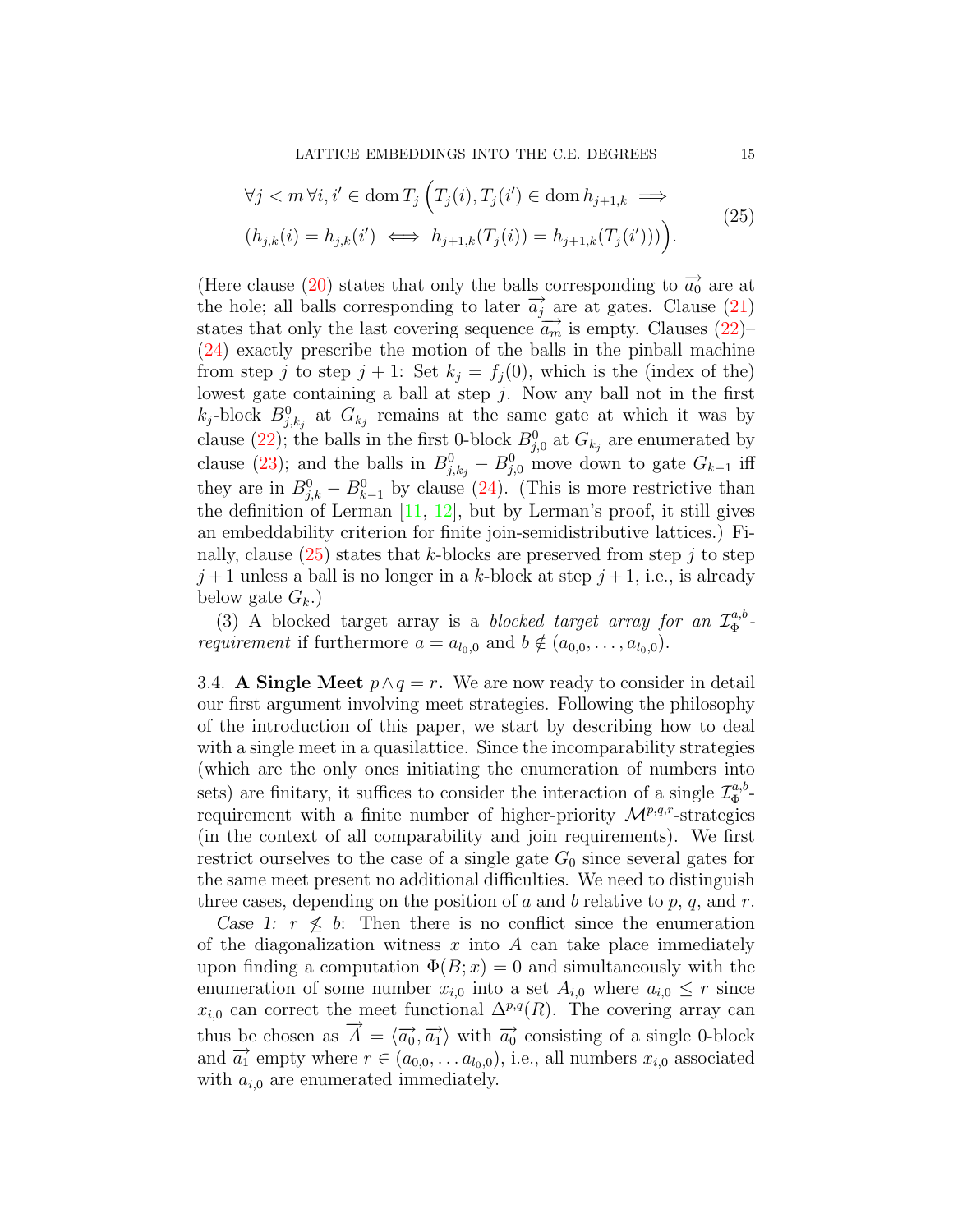Case 2:  $p \leq b$  (or symmetrically  $q \leq b$ ): Then again there is no conflict since the enumeration of the diagonalization witness  $x$  into  $A$ can take place immediately upon finding a computation  $\Phi(B; x) = 0$ and the functional  $\Psi(P)$  will not be injured. The covering array can thus be chosen as  $\overrightarrow{A} = \langle \overrightarrow{a_0}, \overrightarrow{a_1} \rangle$  with  $\overrightarrow{a_0}$  consisting of a single 0-block and  $\overrightarrow{a_1}$  empty where  $p \notin (a_{0,0}, \ldots, a_{l_0,0}),$  i.e., all numbers  $x_{i,0}$  associated with  $a_{i,0}$  are enumerated immediately.

Case 3:  $r \leq b$  but  $p, q \leq b$ : This is the nontrivial case since the enumeration of the diagonalization witness  $x$  into  $A$  will typically require the enumeration of numbers into both  $P$  and  $Q$  while the preservation of the computation  $\Phi(B; x) = 0$  does not allow the immediate enumeration into R. We resolve this problem by splitting the first covering sequence  $\overrightarrow{a_0}$  with  $a = a_{l_0,0}$  into 0-blocks  $B_{0,0}^e$  such that for each e,

<span id="page-15-0"></span>
$$
p \notin (B_{0,0}^e)
$$
 or  $q \notin (B_{0,0}^e)$ . (26)

(This can certainly be achieved by making each 0-block consist of a single element, but it probably makes more sense to use maximal 0 blocks satisfying clause [\(26\)](#page-15-0).)

The second covering sequence  $\overrightarrow{a_1}$  is now obtained from  $\overrightarrow{a_0}$  by (i) deleting the first 0-block  $B_{0,0}^0$  of  $\overrightarrow{a_0}$ ; (ii) copying each subsequent 0-block  $B_{0,0}^e$ of  $\overrightarrow{a_0}$  (for  $e > 0$ ) into the 0-block  $B_{1,0}^{e-1}$  of  $\overrightarrow{a_1}$ ; and (iii) adding a covering sequence generating  $F(p)$  or  $F(q)$  at the beginning of each 0-block  $B_{1,0}^e$ depending on whether the remainder of  $B_{1,0}^e$ , coming from  $B_{0,0}^{e+1}$ , is contained in  $F(p)$  or  $F(q)$ , respectively. The remaining covering sequences  $\overrightarrow{a_j}$  (for  $j > 1$ ) are now obtained from the previous covering sequence  $\overrightarrow{a_{j-1}}$  by simply deleting the first 0-block of  $\overrightarrow{a_{j-1}}$  until we end up with the empty sequence. Recall that the corresponding enumeration enumerates a number  $x_{i,j}$  into  $A_{i,j}$  when  $T_j(i)$  is undefined, i.e., when  $a_{i,j}$ is deleted from the sequence between step j and step  $j + 1$ .

This ensures that at each step of the enumeration, either  $\Psi(P)$  or  $\Psi(Q)$  will not be injured.

We illustrate the above with the example of the quasilattice in Figure [4.](#page-16-1)

**Example 11.** The covering array for a hole  $H_1$  (for an incomparability requirement  $\mathcal{I}_{\Phi}^{a,b}$  $\mathcal{M}_{\Phi}^{a,b}$ ) above a gate  $G_0$  (for a meet requirement  $\mathcal{M}_{\Psi}^{p,q,r}$ )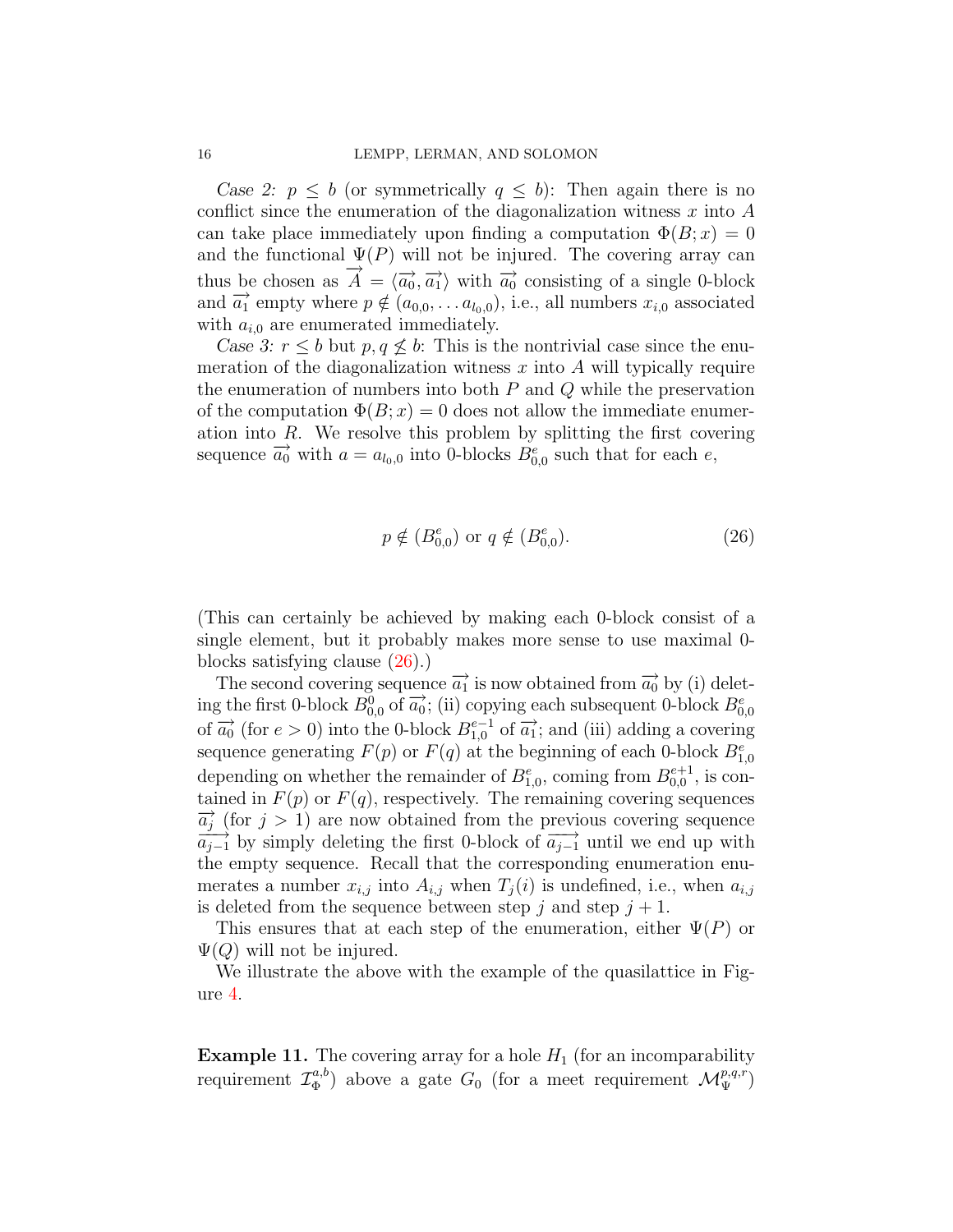consists of the following covering sequences

$$
\begin{array}{ccc} \langle a_0, & a_1, & a_2, & a \rangle \\ \langle p^\prime, a_1, q^\prime, a_2, p^\prime, a \rangle \\ & \langle q^\prime, a_2, p^\prime, a \rangle \\ & \langle p^\prime, a \rangle \\ & \langle \ \rangle \end{array}
$$

where the transition maps are defined as indicated by vertical alignment. This uses that  $a_1, a \in F(p) = [p', 1]$  whereas  $a_0, a_2 \in F(q)$  $[q', 1].$ 

Since the above can be generalized to n many gates  $G_0$  through  $G_{n-1}$ for the same meet  $p \wedge q = r$  by simply making all 0-blocks simultaneously also k-blocks for all  $k < n$ , this simple construction shows that any finite quasilattice with only one meet specified can be embedded into the c.e. degrees. This establishes clause (2) of our Main Statement.

Before we can address the embedding of quasilattices with more than one meet specified, we need to introduce the notion of a prohibition function, which will help us identify and avoid enumeration into dangerous intervals.

<span id="page-16-0"></span>3.5. Prohibition functions and Lerman's Embeddability Crite-Fion. For each blocked target array  $\vec{A} = \langle \vec{a_0}, \dots, \vec{a_m} \rangle$ , we define prohibition functions  $g_j$  (for each  $j \leq m$ , corresponding to each blocked



<span id="page-16-1"></span>FIGURE 4. A quasilattice with one meet specified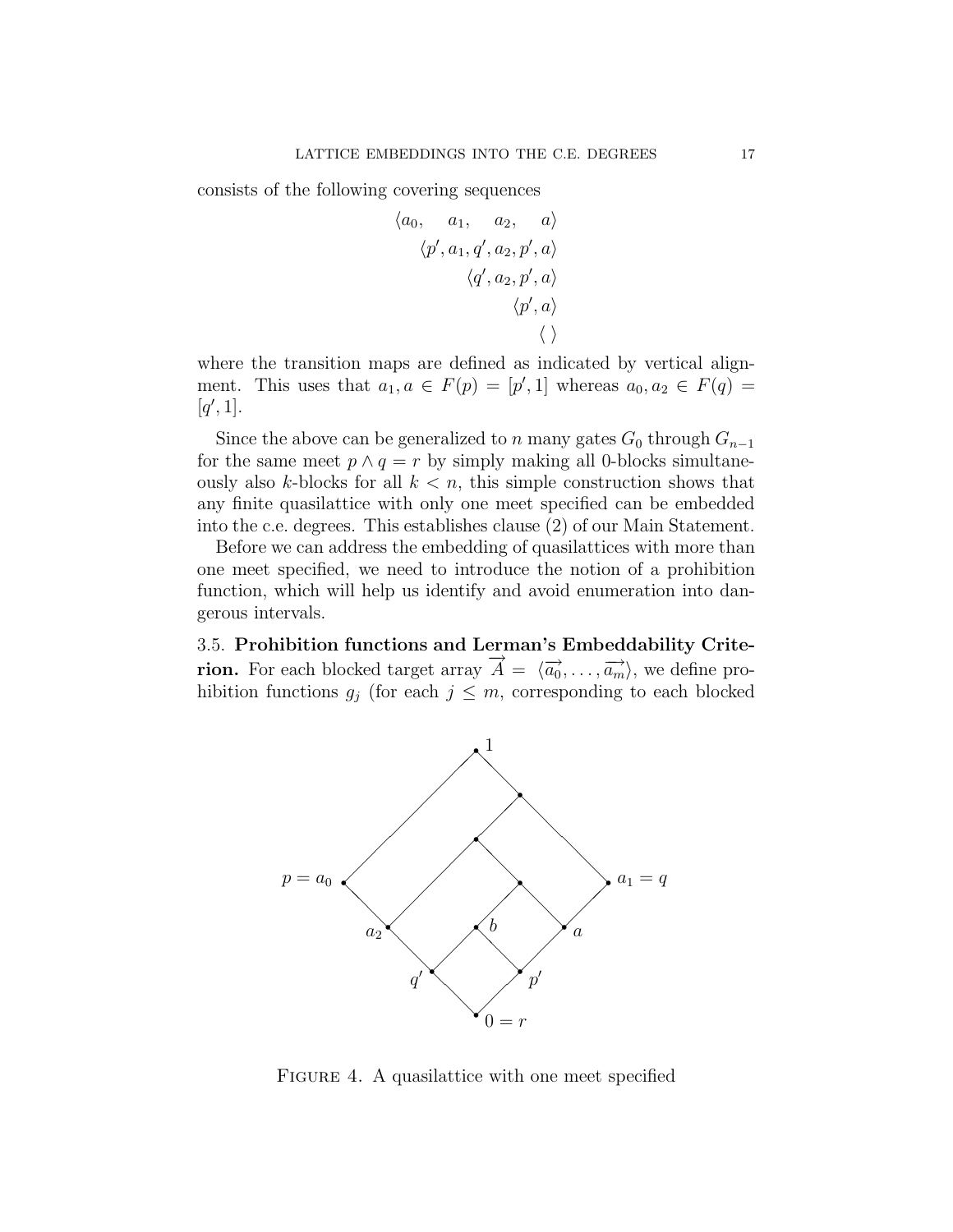target sequence  $\overrightarrow{a_j}$ , which associates each element  $a_{i,j}$  of  $\overrightarrow{a_j}$  with a subset  $g_j(i)$  of  $\{G_0, \ldots, G_{n-1}\}.$  (Here, each  $g_j$  will depend only on  $\overline{A}$ , and more specifically only on  $\langle \overrightarrow{a_0}, \ldots, \overrightarrow{a_j} \rangle$ . Intuitively,  $G_k \in g_j(i)$  will tell us that we cannot currently target new balls  $\leq r_k$  at or before the k-block of  $a_{i,j}$ . Once the prohibition functions have been defined, we will define the notion of a *good* blocked target array, which implements this prohibition. This approach has the advantage that the various features of meet strategies in the literature ("minimal pair strategy", "Lachlan meet strategy", etc.) are unified into one single definition.)

<span id="page-17-0"></span>**Definition 12.** Fix a blocked target array  $\overrightarrow{A} = \langle \overrightarrow{a_0}, \ldots, \overrightarrow{a_m} \rangle$ . For each element  $a_{i,j}$ , we will have  $g_j(i) \subseteq \{G_0, \ldots, G_{n-1}\}$ , so we fix a gate  $G_k$ (corresponding to a meet  $p_k \wedge q_k = r_k$ , for some  $k < n$ ) and define whether  $G_k \in g_i(i)$  by induction on  $j \leq m$ .

Let  $k_i = f_i(0)$ , which is the (index of the) lowest gate containing a ball at step j. If  $j > 0$  and  $i \in \text{dom } h_{j,k}$  then fix  $i_k \leq l_{j-1}$  maximal such that  $T_{j-1}(i_k)$  is undefined or  $\leq h_{j,k}(i)$ . (I.e.,  $a_{i_k,j-1}$  is the last element of the "preimage k-block" in  $\overline{a_{j-1}}$  of the k-block of  $a_{i,j}$  in  $\overrightarrow{a_j}$ . We leave  $i_k$  undefined if  $i \notin \text{dom } h_{i,k}$ .)

Adding a gate: We add  $G_k$  to  $g_i(i)$  iff  $k < k_i$  and both  $p_k, q_k \in$  $(a_{0,j}, \ldots, a_{h_{j,k}(i),j})$  but  $r_k \notin (a_{0,j}, \ldots, a_{h_{j,k}(i),j}).$ 

Deleting a gate: Suppose  $j > 0$ . Then we delete  $G_k \in g_{j-1}(i_k)$  from  $g_j(i)$  iff  $k \leq k_{j-1}$  and at least one of  $p_k$  and  $q_k$  is not in  $(a_{0,j},\ldots,a_{h_{i,k}(i),j}).$ 

Otherwise: If  $G_k$  is not added into, or deleted from,  $g_i(i)$  by one of the above clauses, then  $G_k \notin g_j (i)$  (if  $j = 0$ ), or  $G_k \in g_j (i)$  iff  $G_k \in g_{j-1}(i_k)$  (if  $j > 0$ , respectively).

Note that whether  $G_k \in g_i(i)$  depends only the k-block of  $a_{i,j}$  since the definition of  $g_i(i)$  only uses  $h_{i,k}(i)$  but never i itself. Note also that whether  $G_k \in g_i(i)$  can only change (from whether  $G_k \in g_{i-1}(i_k)$ ) when there are no balls at  $G_0$  through  $G_{k-1}$ , i.e., at an "expansionary" stage" for  $G_k$ .

Intuitively, we add a gate  $G_k$  into  $g_i(i)$  when the gates  $G_0$  through  $G_k$  contain no balls and when the k-blocks up the k-block of  $a_{i,j}$  target sets below both  $P_k$  and  $Q_k$  but not  $R_k$ , i.e., these k-blocks destroy both  $\Psi_k(P_k)$  and  $\Psi_k(Q_k)$  while not allowing the correction of  $\Delta_k(R_k)$ at an expansionary stage for  $G_k$  when  $G_k$  should be extending the definition of  $\Delta_k(R_k)$  since there are no balls at  $G_0$  through  $G_k$ . We delete  $G_k \in g_{j-1}(i_k)$  from  $g_j(i)$  when the gates  $G_0$  through  $G_{k-1}$  contain no balls and when the k-blocks up to the k-block of  $a_{i,j}$  target no sets below  $P_k$  or no sets below  $Q_k$ , i.e., these k-blocks do not destroy one of  $\Psi_k(P_k)$  and  $\Psi_k(Q_k)$  at an expansionary stage for  $G_k$ . Otherwise,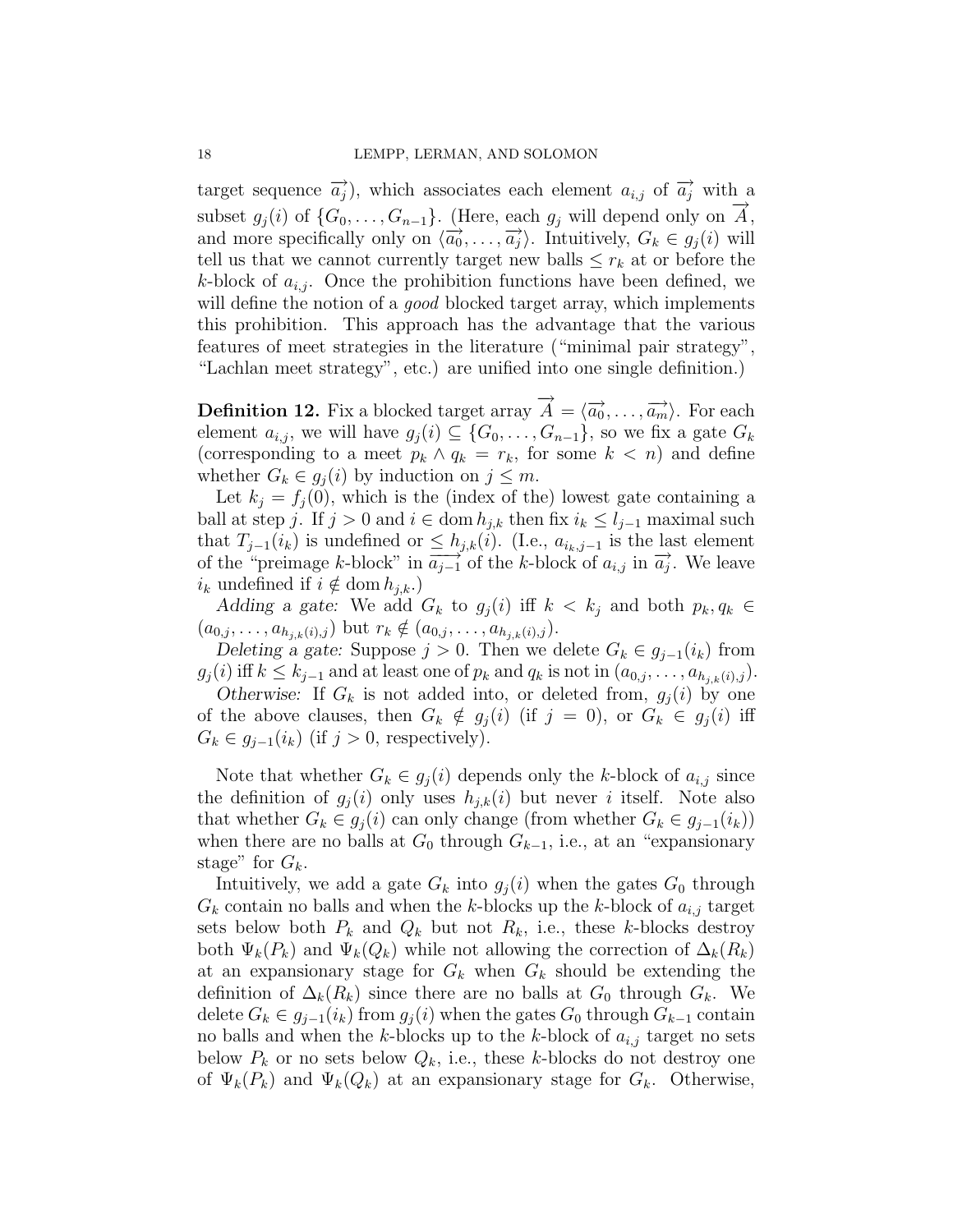<span id="page-18-0"></span>we leave  $G_k \in g_j(i)$  iff  $G_k \in g_{j-1}(i_k)$ . This corresponds to the meet strategy outlined in section [3.1.](#page-10-0)

**Definition 13.** A blocked target array  $\overrightarrow{A}$  is a good blocked target array if for any gate  $G_k$  (corresponding to a meet  $p_k \wedge q_k = r_k$ , for some  $k < n$ ) with  $k \leq k_j$  (where  $k_j = f_j(0)$  is the (index of the) lowest gate containing a ball at step j),  $G_k \notin g_i (0)$ .

Note that by Definition [12,](#page-17-0) if  $G_k \in g_j(0)$  while  $k \leq k_j$  then both  $p_k, q_k \in (B^0_{j,k})$ , with, by Definition [12,](#page-17-0) (hereditarily) smaller numbers targeted for both  $P_k$  and  $Q_k$  than any number possibly targeted for  $R_k$ . Thus we cannot allow  $G_k \in g_j(0)$  while  $k \leq k_j$ , as stated in Definition [13.](#page-18-0)

We can now state in full detail

Lerman's Embeddability Criterion. (Lerman [\[11,](#page-24-10) [12\]](#page-24-11)) A finite join-semidistributive lattice (or quasilattice) is embeddable into the c.e. degrees iff for any sequence of gates (corresponding to meet requirements, allowing repetition) and any hole (corresponding to an incomparability requirement), there is a good blocked target array.

Lerman's Embeddability Criterion thus provides a  $\Pi_2^0$ -condition for the embeddability of finite join-semidistributive lattices, with the universal quantifier ranging over sequences of gates and the existential quantifier ranging over good blocked target arrays. Bounding these two quantifiers would yield an effective condition and thus a decision procedure.

<span id="page-18-1"></span>3.6. Two Gates for Two Meets  $p_0 \wedge q_0 = r_0$  and  $p_1 \wedge q_1 = r_1$ . Here we will encounter a sketch of the first nonembeddability proof, for a lattice we call  $L_{14}$ . We will also give a decidable (although rather complicated) criterion for the embeddability of finite quasilattices with two meets specified.

We first consider an incomparability strategy (hole  $H_2$ ) having to deal with two higher-priority meet strategies (gates  $G_0$  and  $G_1$ , one for each meet). We again distinguish cases, first depending on the position of a and b relative to  $p_1$ ,  $q_1$ , and  $r_1$ :

Case 1:  $r_1 \nleq b$  or  $p_1 \leq b$  or  $q_1 \leq b$ : Then the entire initial covering sequence  $\overrightarrow{a_0}$  will be a single 1-block, i.e., immediately pass by gate  $G_1$ and go on to gate  $G_0$ , where we will proceed as in the case of one meet  $(i.e., as in section 3.4).$  $(i.e., as in section 3.4).$  $(i.e., as in section 3.4).$ 

Case 2:  $r_1 \leq b$  and  $p_1, q_1 \nleq b$ : We first handle a special subcase:

Case 2.1:  $r_0 \leq b$ : We begin by stating some simplifying assumptions we can make: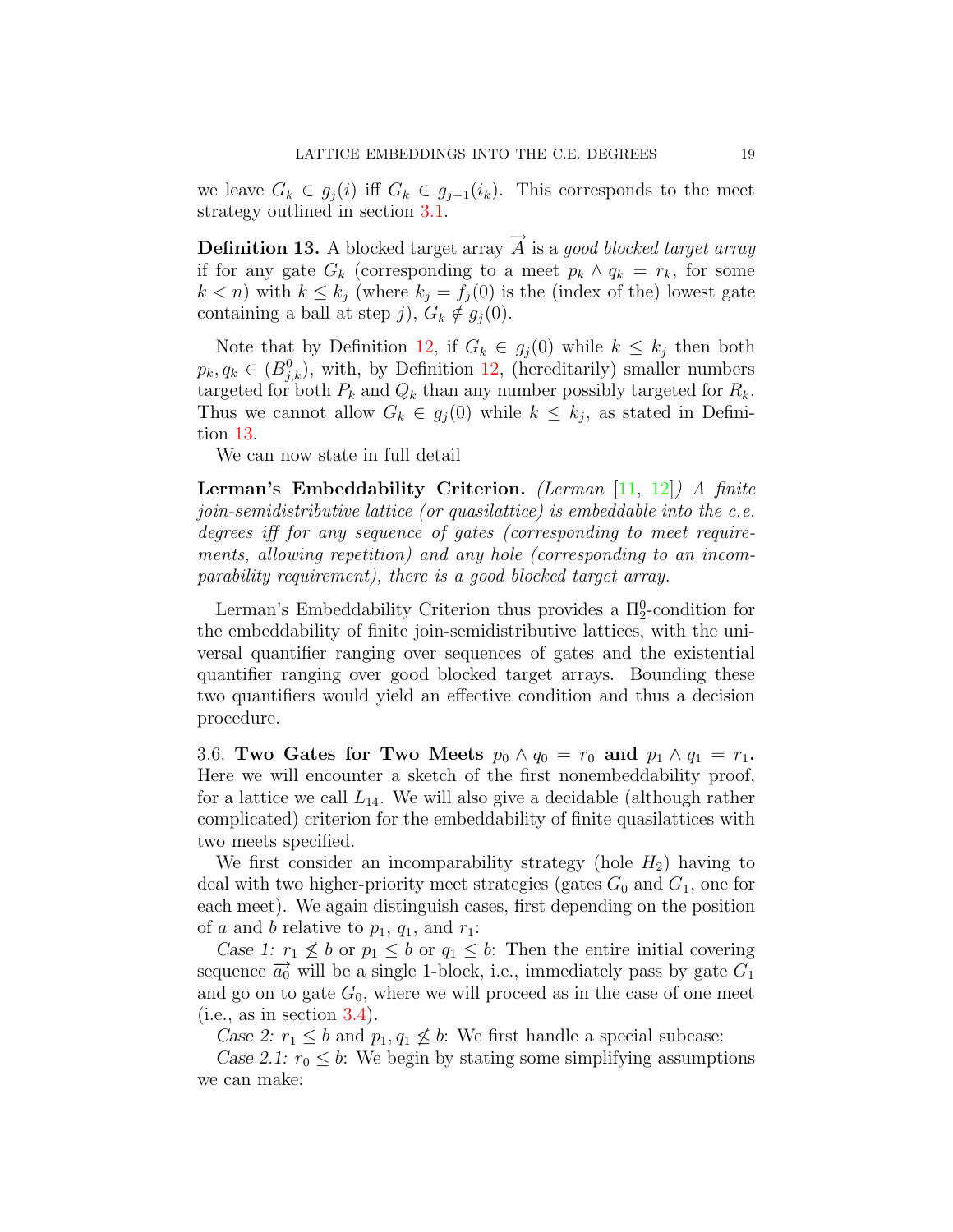(1) It is useless to add an element  $c \leq r_k$  to a block at gate  $G_k$  (for  $k = 0, 1$ ) since this is only allowed, by Definition [13,](#page-18-0) when there is currently no element  $\leq p_k$  or no element  $\leq q_k$  in the blocked target sequence up to the k-block of c. Note that, by Definition  $12$ , if such c is not added to the first k-block at  $G_k$  but to a later one, then the first  $k$ -block through the  $k$ -block of  $c$  can be combined into one  $k$ -block; but adding such c to the first k-block at  $G_k$  gives no advantage to providing coverage for the rest of the covering sequence. (However, it is possible to add some  $c \leq r_1$  at  $G_0$  without any restrictions since corresponding balls will be above any  $G_1$ -restraint; and to *add* some  $c \leq r_0$  at  $G_1$  as long as the goodness of the blocked target array is not violated.)

(2) Whenever there are balls at  $G_0$ , we may assume that, as in section [3.4,](#page-14-0) they are arranged in 0-blocks each beginning with a covering sequence for all of  $F(p_0)$  or  $F(q_0)$ . This is since, by Definition [12,](#page-17-0) this cannot violate the goodness of the covering array and cannot otherwise restrict the covering sequence at  $G_0$  or  $G_1$ . We may also assume the 0-blocks B at  $G_0$  to alternatingly satisfy  $(B) = F(p_0)$  or  $(B) = F(q_0)$ .

(3) Whenever there are at least two 0-blocks,  $B_0$  and  $B_1$ , say, at  $G_0$ then there is no need to add new elements at  $G_1$  since  $(B_0 \cup B_1)$  =  $F(p_0) \cup F(q_0) = F(r_0)$ , which will cover anything allowed at  $G_1$ .

(4) Whenever an element  $c \leq r_0$  is added at  $G_1$ , then we may add all of  $F(r_1)$  (which by (1) is the maximal filter we can use) together with c. This is because once we target below  $r_0$  at  $G_1$  (and since we may not target below  $r_1$  at  $G_1$ ), targeting below all of  $F(r_1)$  cannot violate the goodness of the blocked target array.

The above now allow us to define an effective decision procedure to decide whether, given two gates below one hole, there is a good blocked target array: There are only finitely many choices as to what to add at gate  $G_1$  since duplicating elements at  $G_1$  only helps if one targets below  $r_0$ ; but then we can use all of  $F(r_1)$  by remark (4) above. And by remark (1) above, the number of choices of what to add at gate  $G_0$  is also effectively bounded, so there is an overall bound on the size of a potential good blocked target array, giving an effective decision procedure for its existence.

We illustrate the above with two examples, which analyze two quasilattices with two meets specified that are the same except for the position of one top  $p_1$  of one meet. Surprisingly, this small difference makes one embeddable while making the other nonembeddable.

Example 14. Figure [5](#page-20-0) shows an embeddable quasilattice with the two meets  $p_0 \wedge q_0 = r_0$  and  $p_1 \wedge q_1 = r_1$  specified. The good blocked target array for a hole  $H_2$  (for an incomparability requirement  $\mathcal{I}_{\Phi}^{a,b}$  $\binom{a, b}{\Phi}$  above the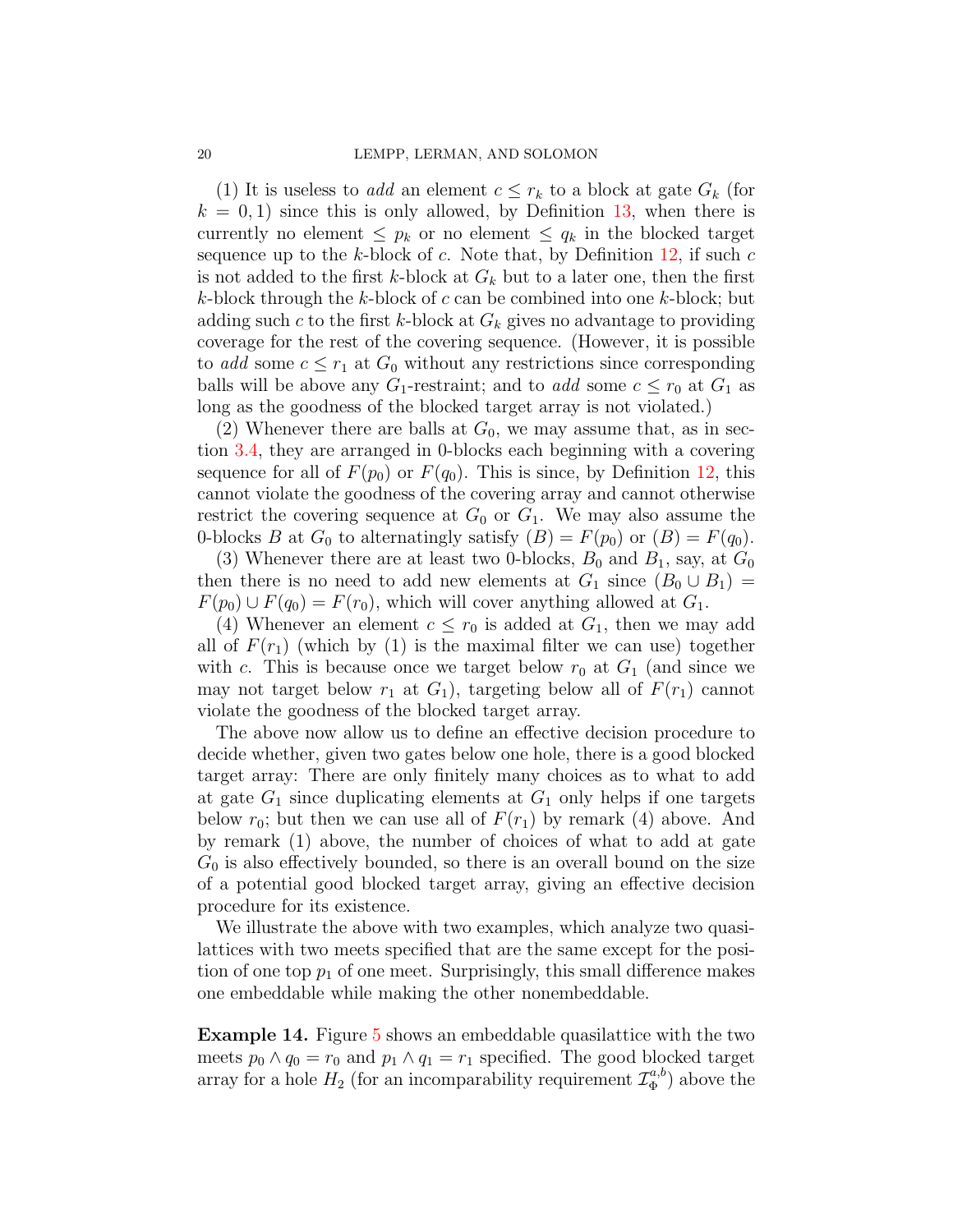gates  $G_0$  and  $G_1$  (for the corresponding meet requirements) consists of the following blocked target sequences

$$
\begin{array}{ccc} \langle m_{11},&m_{01}&;&p_1;&&a\rangle\\ &\langle\,m_{01},m_{11}\,p_1;&p_1;&&a\rangle\\ &&\langle m_{11}\,p_1;&p_1;&&sa\rangle\\ &&\langle r_0\,p_1;m_{11},s\,a\rangle\\ &&\langle n_{11},s\,a\rangle\\ &&\langle\,s\,a\rangle\\ \end{array}
$$

where the transition maps are defined as indicated by vertical alignment; the 0-blocks and 1-blocks are separated by commas and semicolons, respectively; and the 0-blocks  $\langle s \, m_{01}, m_{11} \, p_1 \rangle$ ,  $\langle m_{11} \, p_1 \rangle$ , and



<span id="page-20-0"></span>FIGURE 5. An embeddable quasilattice with two meets specified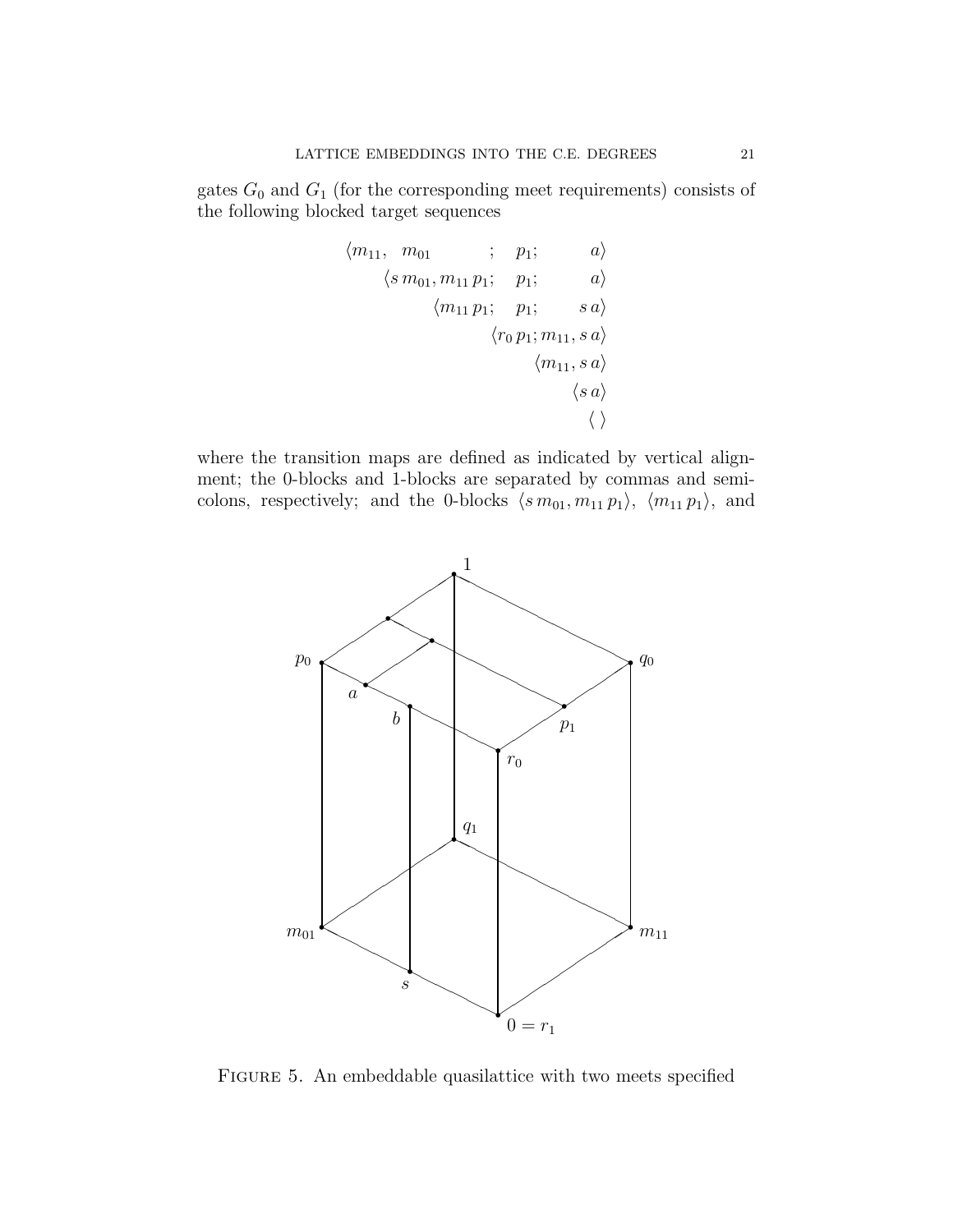$\langle m_{11} \rangle$  of the second, third, and fifth blocked target sequence, respectively, are at gate  $G_0$ , while all the other blocks are at gate  $G_1$ . This uses that

$$
(s, m_{01}) = F(q_0)
$$
  
\n
$$
(m_{11}, p_1) = F(p_0)
$$
  
\n
$$
(r_0, p_1) = F(q_1)
$$
  
\n
$$
(m_{11}, s, a) = F(p_1), \text{ and}
$$
  
\n
$$
(s, a) = F(q_0).
$$

Finally note that in the fourth blocked target sequence, we are not prohibited from inserting  $r_0$  since  $p_0 \notin (m_{11}, p_1)$ .

**Example 15.** Figure [6](#page-21-0) shows the nonembeddable quasilattice  $L_{14}$  with the two meets  $p_0 \wedge q_0 = r_0$  and  $p_1 \wedge q_1 = r_1$  specified. (Compared to the lattice  $L_{20}$  in Figure 3 of Lempp and Lerman [\[9\]](#page-24-9), the nonembeddability



<span id="page-21-0"></span>FIGURE 6. Lattice  $L_{14}$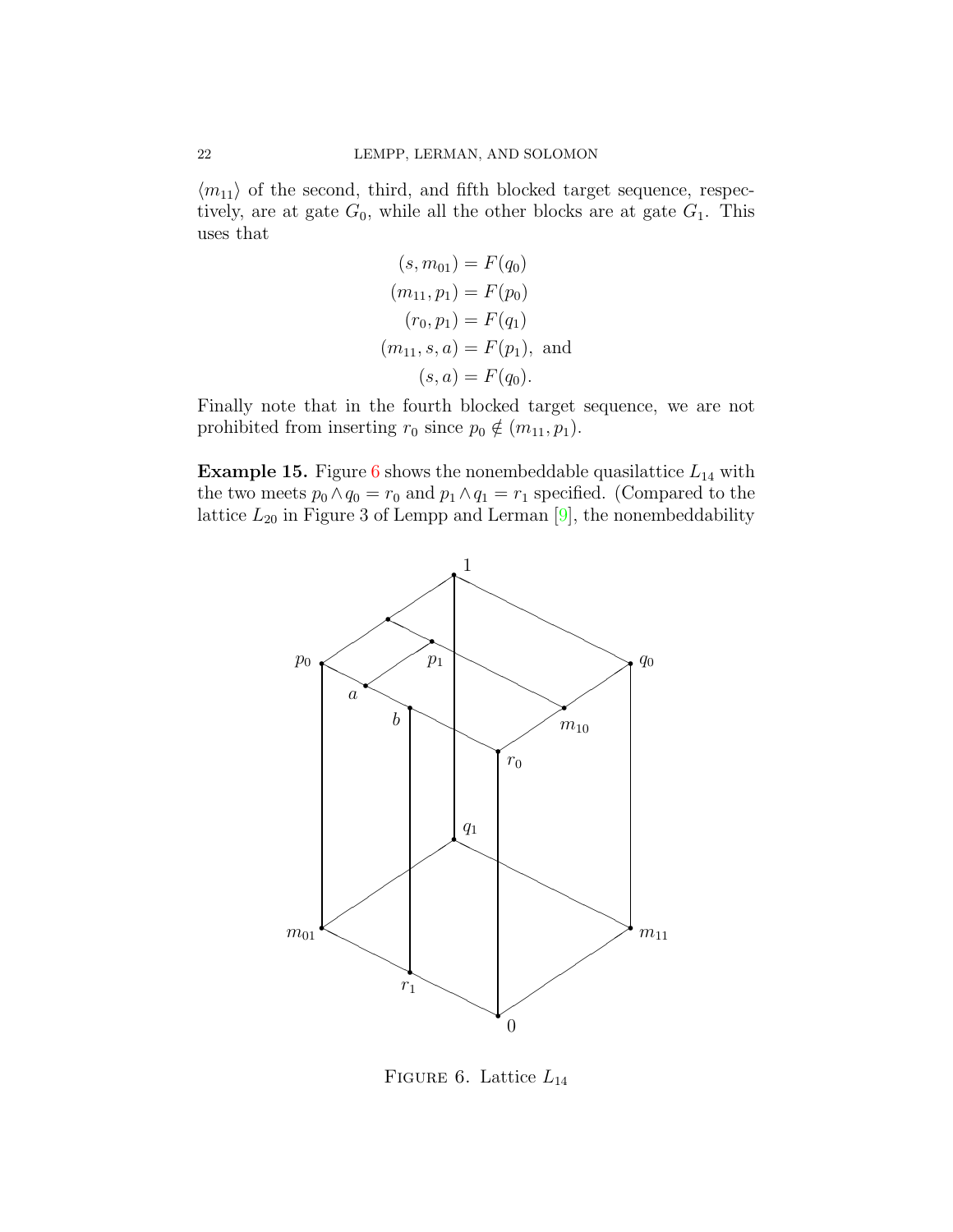proof for  $L_{14}$  is much simpler since it requires only two meets instead of four.)

We will illustrate that there is no good blocked target array, and thus that  $L_{14}$  cannot be embedded into the c.e. degrees as follows.

The only possible blocked target sequences we can start with are the sequences  $\langle m_{11}, m_{01}; m_{10}, a \rangle$  and  $\langle m_{11}; m_{10}; m_{01}; a \rangle$  where the 0-blocks and 1-blocks are separated by commas and semicolons, respectively. (The first sequence could be split into more 1-blocks, at no advantage.) The proof that these two starting blocked target sequences will not yield a good blocked target array and thus will not lead to an embedding strategy are similar, so we only indicate the proof for the first sequence.

Starting from the blocked target sequence  $\vec{a}_0 = \langle m_{11}, m_{01}; m_{10}, a \rangle$ , the second blocked target sequence  $\overrightarrow{a_1}$  must contain  $\langle m_{01}; m_{10}, a \rangle$  as a subsequence, with  $m_{01}$  at gate  $G_0$  and the other elements at gate  $G_1$ . In order to have  $m_{01}$  pass by gate  $G_0$ , we must make it part of a prime filter  $F \subseteq F(q_0)$ , and the only choice here is  $F = F(q_0)$ ; so the second blocked target sequence  $\overrightarrow{a_1}$  must contain  $\langle r_1 m_{01}; m_{10}, a \rangle$  as a subsequence. This is still not a covering sequence since  $(r_1, m_{01}, m_{10})$ is not a prime filter, so we need add either  $r_0$  or  $m_{11}$  between  $m_{01}$  and  $m_{10}$ . By prohibition and since  $p_0, q_0 \in (m_{01}, m_{11})$ , we cannot add  $r_0$ , so the second blocked target sequence must be  $\overrightarrow{a_1} = \langle r_1 m_{01}, m_{11}; m_{10}, a \rangle$ (or some supersequence, or possibly with more 1-blocks, at no advantage) where  $\langle r_1 m_{01}, m_{11} \rangle$  is at gate  $G_0$  and  $\langle m_{10}, a \rangle$  is at  $G_1$ . Now the third blocked target sequence  $\vec{a}_2$  must contain  $\langle m_{11}; m_{10}, a \rangle$  as a subsequence. This is not yet a covering sequence since  $(m_{11}, m_{10}, a)$  is not a prime filter but needs  $r_0$ ,  $r_1$ , or  $m_{01}$  before a. The former two are prohibited, so we need to use  $m_{01}$ , yielding  $\overrightarrow{a_2} = \langle m_{11}; m_{10}; m_{01}; a \rangle$ or  $\vec{a_2} = \langle m_{11}, m_{01}; m_{10}, a \rangle$  (or some supersequence thereof), i.e., we have returned to one of the two starting sequences. In this vein, one can show formally that  $L_{14}$  is not embeddable since any good covering array starting with one of the starting sequences keeps repeating a starting sequence (or some supersequence thereof) over and over.

Case 2.2:  $r_0 \nleq b$ : This case is similar to Case 2.1 except that whenever a 0-block contains an element  $c \leq r_0$  from the starting sequence, that 0-block (which can extend to the end of the current 1-block) can pass by gate  $G_0$  without problems. A simple modification of the strategy in Case 2.1 thus also shows this case to be decidable.

<span id="page-22-0"></span>3.7. **Two Meets**  $p_0 \wedge q_0 = r_0$  and  $p_1 \wedge q_1 = r_1$ . The full argument for two meets is very similar to the case of just two gates outlined in the previous section. We sketch the argument here.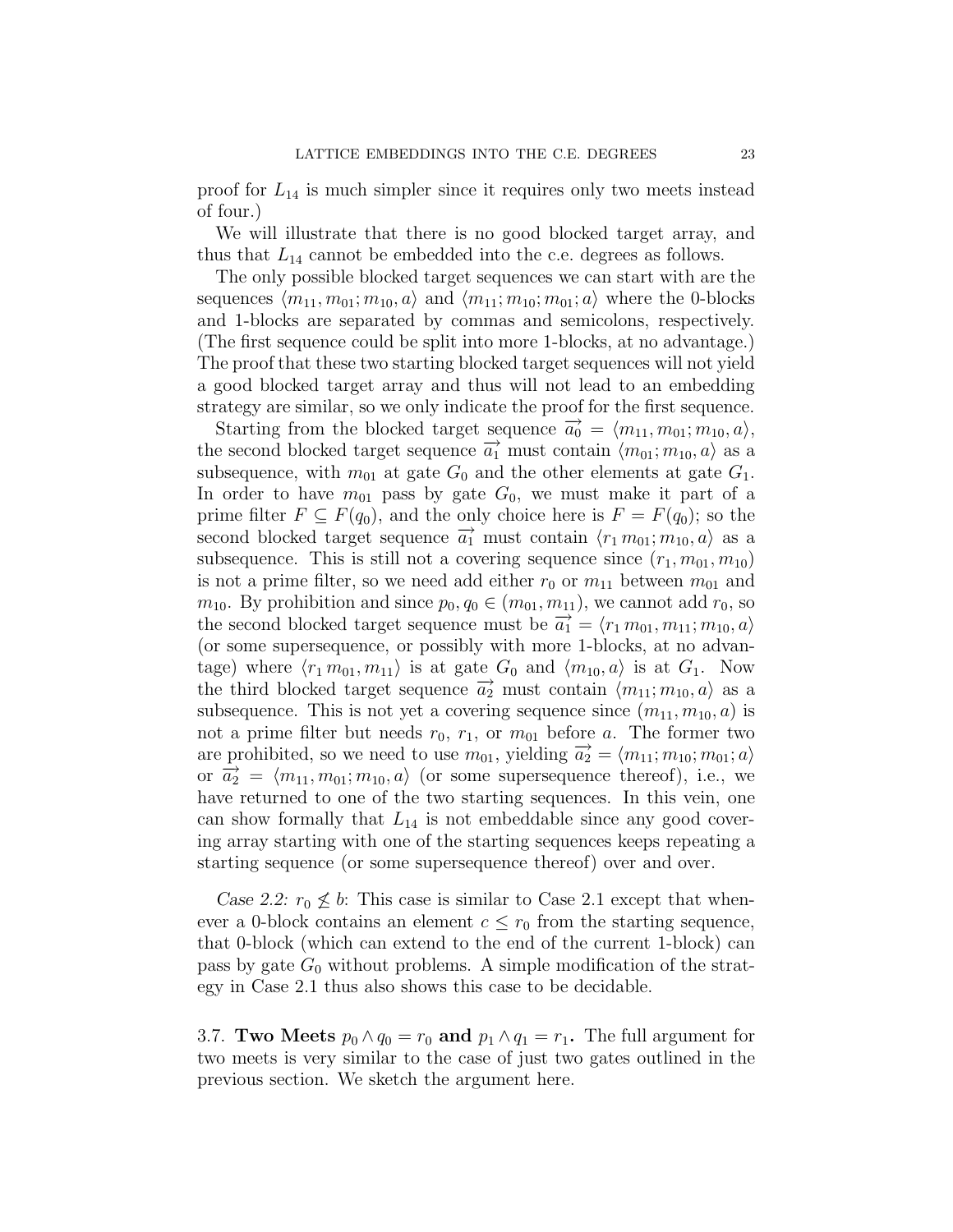First of all, note that we can think of consecutive gates for the same meet as just one single gate for the purpose of this construction since one gate, or several gates for the same meet, will impose the same restrictions on the allowable blocked target sequences. So assume from now on that any sequence of gates alternates between the two meets specified, say, even-indexed gates work for the meet  $p_0 \wedge q_0 = r_0$  and odd-indexed gates work for the meet  $p_1 \wedge q_1 = r_1$ .

Next, note that due to clause  $(1)$  of Case 2.1 in section [3.6,](#page-18-1) we cannot add an element  $c \leq r_l$  at a gate for the meet  $p_l \wedge q_l = r_l$ . Also, when we add an element  $c \leq r_l$  at a gate for the meet  $p_{1-l} \wedge q_{1-l} = r_{1-l}$ , we can only add it where it is not prohibited.

Now observe that adding duplicate elements c neither  $\leq r_0$  nor  $\leq r_1$ is unnecessary since there is no additional coverage, and such elements cannot serve as correction markers. Thus we can bound the number of such elements added at any gate. Furthermore, we can argue, as in section [3.6,](#page-18-1) that any element  $c \leq r_l$  added at a gate can be replaced by the full filter  $F(r_{1-l})$ . This yields an effective bound on the length of the blocked target sequences, thus giving us an effective bound on the length of blocked target arrays before blocked target sequences are repeated. Therefore, the embeddings problem for finite semi-distributive quasilattices with two meets specified is decidable as claimed in clause (3) of our Main Statement.

<span id="page-23-0"></span>3.8. Three Meets  $p_i \wedge q_i = r_i$  for  $i \leq 2$ . Remarks (1) and (4) in section [3.6](#page-18-1) and their extension to the full two-gate case tell us that for a finite quasilattice with only two meets specified, there is no need for so-called "correction markers" to correct meet functionals  $\Delta$ . The reason for this is that correction markers are balls targeted for elements  $c \leq r_k$  at a gate  $G_{k'}$  (for some  $k' > k$ ) specifically to correct the meet functional  $\Delta_k(R_k)$  such that these elements are not needed for coverage; however, we saw that for two meets, in the only possible case, namely, targeting below  $r_0$  at gate  $G_1$ , we will only target so when needed for coverage, and then only with the full filter  $F(r_1)$ .

In the three-meet case, this may no longer be so. The partial evidence we have for this is only indirect in that we cannot point to a specific finite join-semidistributive lattice which is embeddable but only using correction markers. However, we have worked out a method of "trace trees" (coding the elements needed to cover other elements), which suggests that correction markers may be necessary for some finite joinsemidistributive quasilattices with three meets specified. On the other hand, if correction markers are not needed (i.e., if all numbers entering sets are for coverage and not only to correct meet functionals  $\Delta^{p,q}$ ,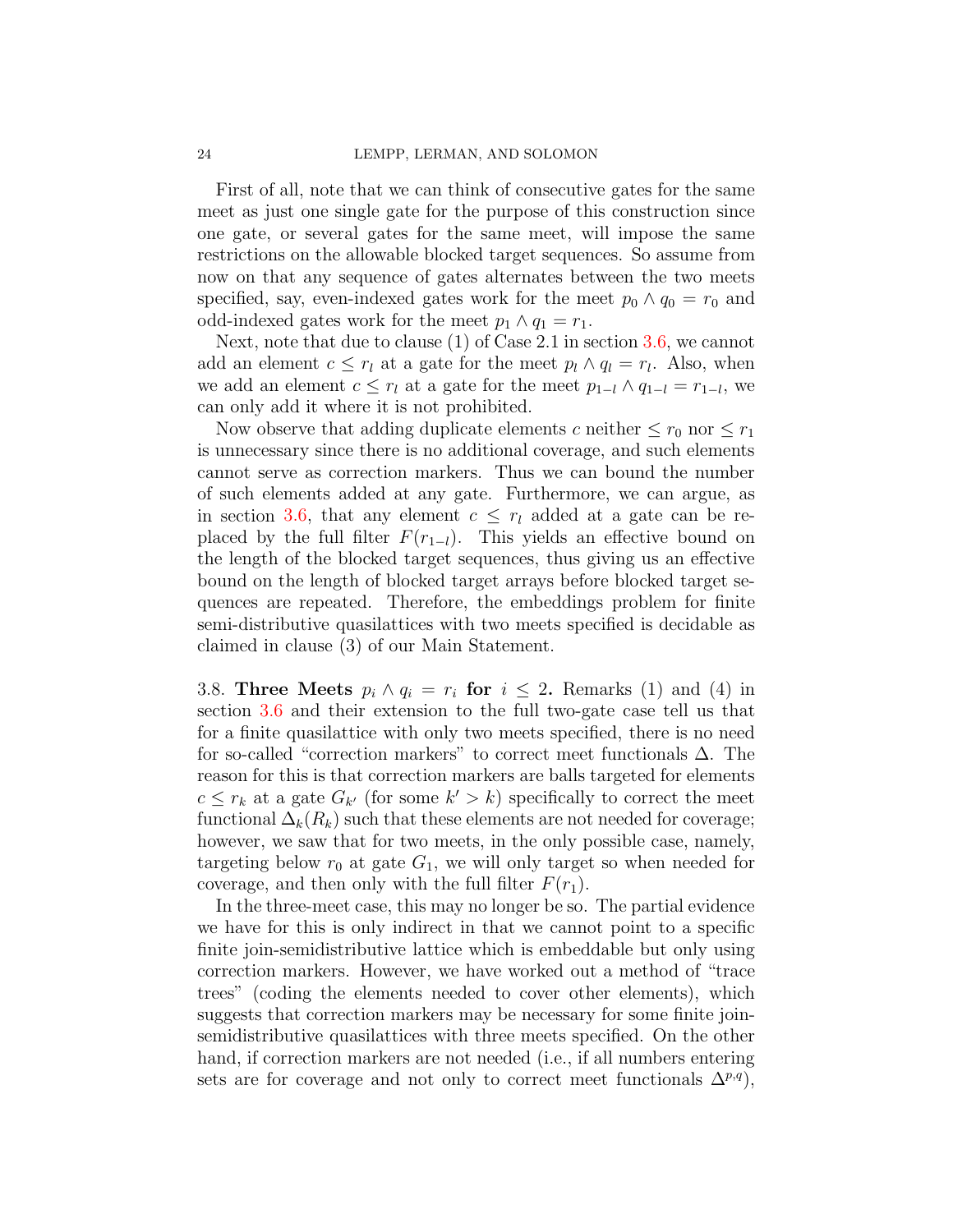then the decision procedure for two meets outlined in the previous section will bound the number of good blocked target arrays to be considered in Lerman's Embeddability Criterion. This may then lead to the decidability of the lattice embeddings problem, provided one can also bound the number of gates to be considered.

#### **REFERENCES**

- <span id="page-24-1"></span>[1] Ambos-Spies, K.; Jockusch, C. G. Jr.; Shore, Richard A.; and Soare, Robert I. An algebraic decomposition of the recursively enumerable degrees and the coincidence of several degree classes with the promptly simple degrees, Trans. Amer. Math. Soc. 281 (1984), 109–128.
- <span id="page-24-5"></span>[2] Ambos-Spies, Klaus and Lerman, Manuel, Lattice embeddings into the recursively enumerable degrees, J. Symbolic Logic 51 (1986), 257–272.
- <span id="page-24-6"></span>[3] Ambos-Spies, Klaus and Lerman, Manuel, Lattice embeddings into the recursively enumerable degrees II, J. Symbolic Logic 54 (1989), 735–760.
- <span id="page-24-8"></span>[4] Downey, Rodney G., Lattice nonembeddings and initial segments of the recursively enumerable degrees, Ann. Pure Appl. Logic 49 (1990), 97–119.
- <span id="page-24-7"></span>[5] Gorbunov, Viktor A., Algebraic theory of quasivarieties, Siberian School of Algebra and Logic, Consultants Bureau, New York, 1998.
- <span id="page-24-2"></span>[6] Lachlan, Alistair H., Lower bounds for pairs of recursively enumerable degrees, Proc. London Math. Soc. (3) 16 (1966), 537–569.
- <span id="page-24-3"></span>[7] Lachlan, Alistair H., Embedding nondistributive lattices in the recursively enumerable degrees, Conference in Mathematical Logic—London '70 (Proc. Conf., Bedford Coll., London, 1970), pp. 149–177, Lecture Notes in Math., Vol. 255, Springer-Verlag, Berlin, 1972.
- <span id="page-24-4"></span>[8] Lachlan, Alistair H. and Soare, Robert I., Not every finite lattice is embeddable in the recursively enumerable degrees, Adv. in Math. 37 (1980), 74–82.
- <span id="page-24-9"></span>[9] Lempp, Steffen and Lerman, Manuel, A finite lattice without critical triple that cannot be embedded into the enumerable Turing degrees, Ann. Pure Appl. Logic 87 (1997), 167–185.
- <span id="page-24-12"></span>[10] Lerman, Manuel, Admissible ordinals and priority arguments, in: "Cambridge Summer School in Mathematical Logic (Cambridge, 1971)", Springer-Verlag, Berlin, 1973, 311–344.
- <span id="page-24-10"></span>[11] Lerman, Manuel, A necessary and sufficient condition for embedding ranked finite partial lattices into the computably enumerable degrees, Ann. Pure Appl. Logic 94 (1998), 143–180.
- <span id="page-24-11"></span>[12] Lerman, Manuel, A necessary and sufficient condition for embedding principally decomposable finite lattices into the computably enumerable degrees, Ann. Pure Appl. Logic 101 (2000), 275–297.
- [13] Lerman, Manuel, Embeddings into the computably enumerable degrees, Computability theory and its applications (Boulder, CO, 1999), pp. 191–205, Amer. Math. Soc., Providence, RI, 2000.
- <span id="page-24-0"></span>[14] Slaman, Theodore A. and Soare, Robert I., Extension of embeddings in the computably enumerable degrees Ann. of Math.  $(2)$  154  $(2001)$ , 1–43.
- <span id="page-24-13"></span>[15] Soare, Robert I., Recursively enumerable sets and degrees, Perspectives in Mathematical Logic, Springer-Verlag, Berlin, 1987.